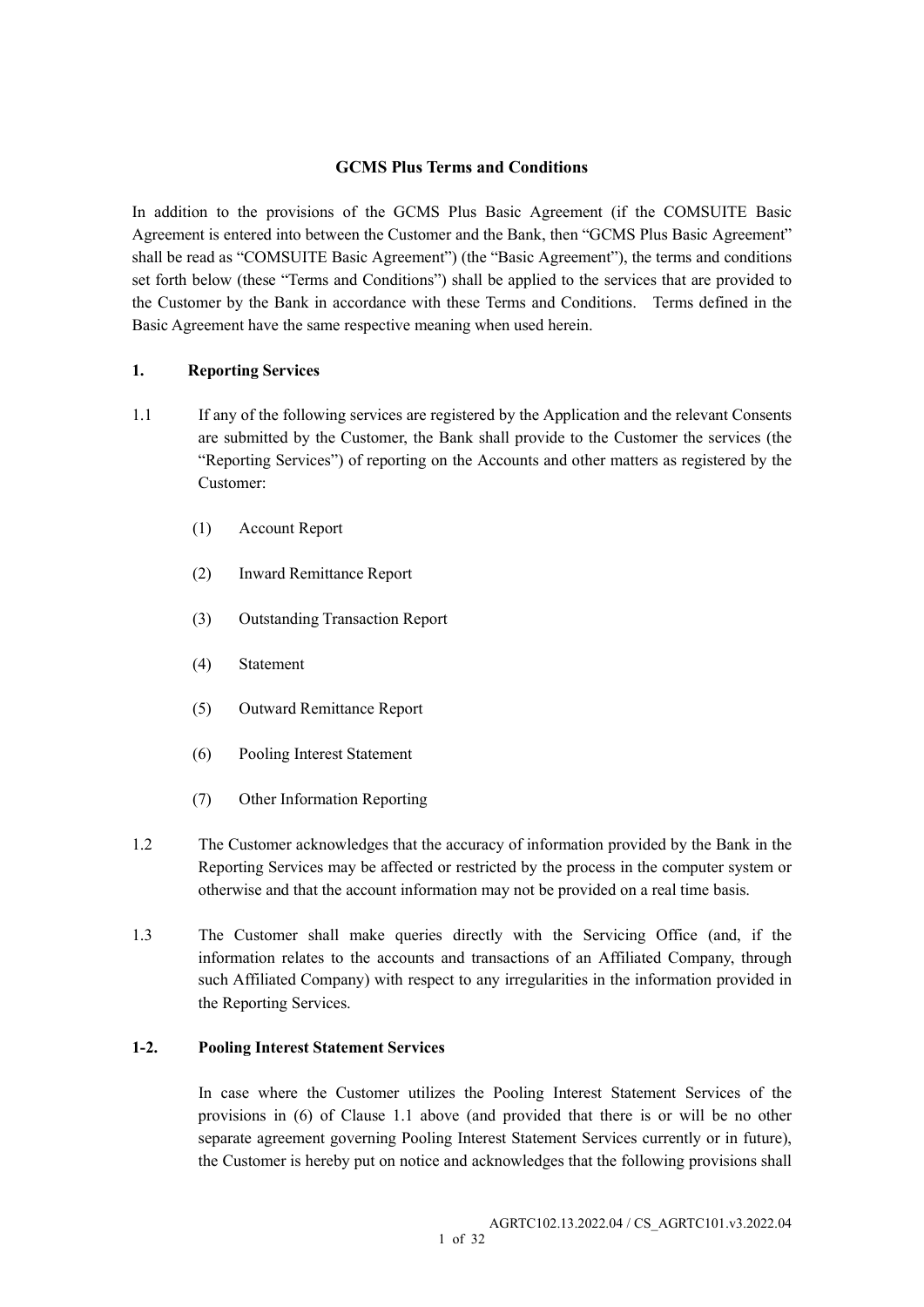apply:

- (1) The following conditions must be satisfied:
	- (a) In the case where a Participating Company (meaning a participating company in the services designated by the Bank which enable group companies to manage their cash balances through fund transfers, etc. between the accounts (the "Pooling Service", hereinafter the same)) selects the Pooling Interest Statement Services in the Application as a Customer, a Header Company (a header company of the Pooling Service, hereinafter the same) has registered for Pooling Interest Statement Services that are subject to the terms of a Basic Agreement with the relevant branch or affiliate of MUFG Bank Ltd.;
	- (b) In the case where an entity who is neither a Header Company nor Participating Company selects the Pooling Interest Statement Services in the Application as a Customer, a Header Company has registered for Pooling Interest Statement Services that are subject to the terms of a Basic Agreement with the relevant branch or affiliate of MUFG Bank Ltd.;
	- (c) In addition to the provisions set forth in Paragraphs (a) and (b) above, the Customer has completed all prescribed procedures for commencing to utilize the Pooling Interest Statement Services; and
	- (d) The Bank has an approval with respect to the Accounts, the Servicing Office and the Affiliated Company for the Pooling Interest Statement Services and the prescribed procedures having been completed.
- (2) The Header Company shall designate the account information pertaining to the Accounts in the Pooling Interest Statement in relation to the Header Company and the Participating Company, the information on interest and the settlement method of interest (collectively, "Account and Interest Information").
- (3) The Account and Interest Information may only be changed by the Header Company. Cancellation of the Pooling Interest Statement Services may be made by a notice from the Customer. When notice is given by the Customer, the Pooling Interest Statement Services utilized by said Customer shall be terminated due to cancellation. In these cases, the effect of the changes to the Account and Interest Information or cancellation of the Pooling Interest Statement Services as a result of notice from the Header Company shall also extend to the Pooling Interest Statement Services of the Participating Company and entity who is neither the Header Company nor Participating Company. The Header Company must obtain the consent of the Participating Company and entity who is neither the Header Company nor Participating Company that uses the Pooling Interest Statement Services that are subject to the terms of a Basic Agreement with the relevant branch or affiliate of MUFG Bank Ltd. in regards to said changes to the Account and Interest Information or cancellation of the Pooling Interest Statement Services. The foregoing provisions shall apply where the Pooling Services related to the Pooling Interest Statement Services are terminated due to cancellation or other reasons as a result of notice by the Header Company.
- (4) The Customer agrees that: (a) the figures and other descriptions in the Pooling Interest Statement are based on calculations of standard calculation methods of the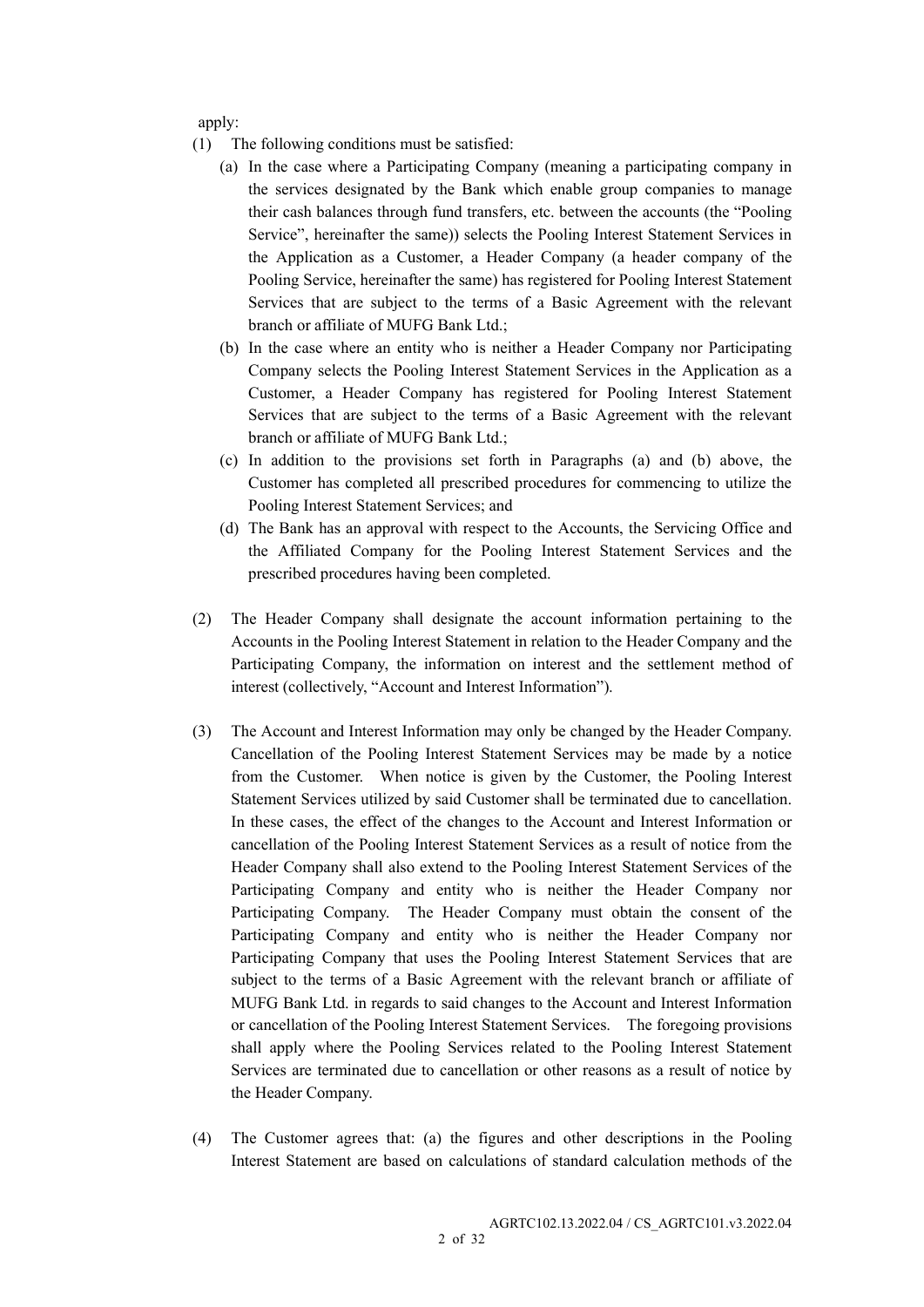Bank; (b) it utilizes the figures and other descriptions in the Pooling Interest Statement at its own responsibility; (c) if required for the maintenance services of the System or if there is a change to the services or any other justifiable event, the Bank may suspend the use of the Pooling Interest Statement Services without obtaining the prior consent of the Customer and without notifying the Customer in advance; and (d) the Bank may terminate the Pooling Interest Statement Services by providing written notification 30 days in advance to the Customer.

(5) In addition to the provisions of Clause 1.2, the Bank shall not be liable for any damages incurred by the Customer even if the figures and other descriptions in the Pooling Interest Statement are not correct.

#### 1-3. Virtual Account Service

(1) In these Terms and Conditions, the following terms have the following respective meanings:

"BIN" is the abbreviation for "Bank Identification Number" which is the number assigned to each account in order for the Bank to identify the account.

"Client ID Number" means the number assigned by the Customer as a number linked to BIN pursuant to the procedures set forth by the Bank.

"Virtual Account Number" means the BIN and the Client ID Number linked thereto.

"Virtual Account Service" means the service to link the Client ID Number to the BIN in order for the Customer to specify, based on the Virtual Account Number, the person who transferred the funds into the Account.

- (2) Notwithstanding the provisions in Clause 1, in case the Customer utilizes the Virtual Account Service, the provisions in this Clause 1-3 shall apply.
- (3) If the Virtual Account Service is registered by the Application and the documents designated by the Bank are submitted by the Customer, the Bank shall provide to the Customer the Virtual Account Service as registered by the Customer.
- (4) In relation to the Virtual Account Service, the Bank shall submit to the Customer a statement of remittances made into the Account, in a manner deemed reasonably appropriate to the Bank at its discretion.
- (5) The Customer may commence the use of the Virtual Account Service if all of the following conditions are satisfied:
	- (a) the Customer having taken necessary steps as required by the Bank; and
	- (b) the Bank having given an approval with respect to the Account for the Virtual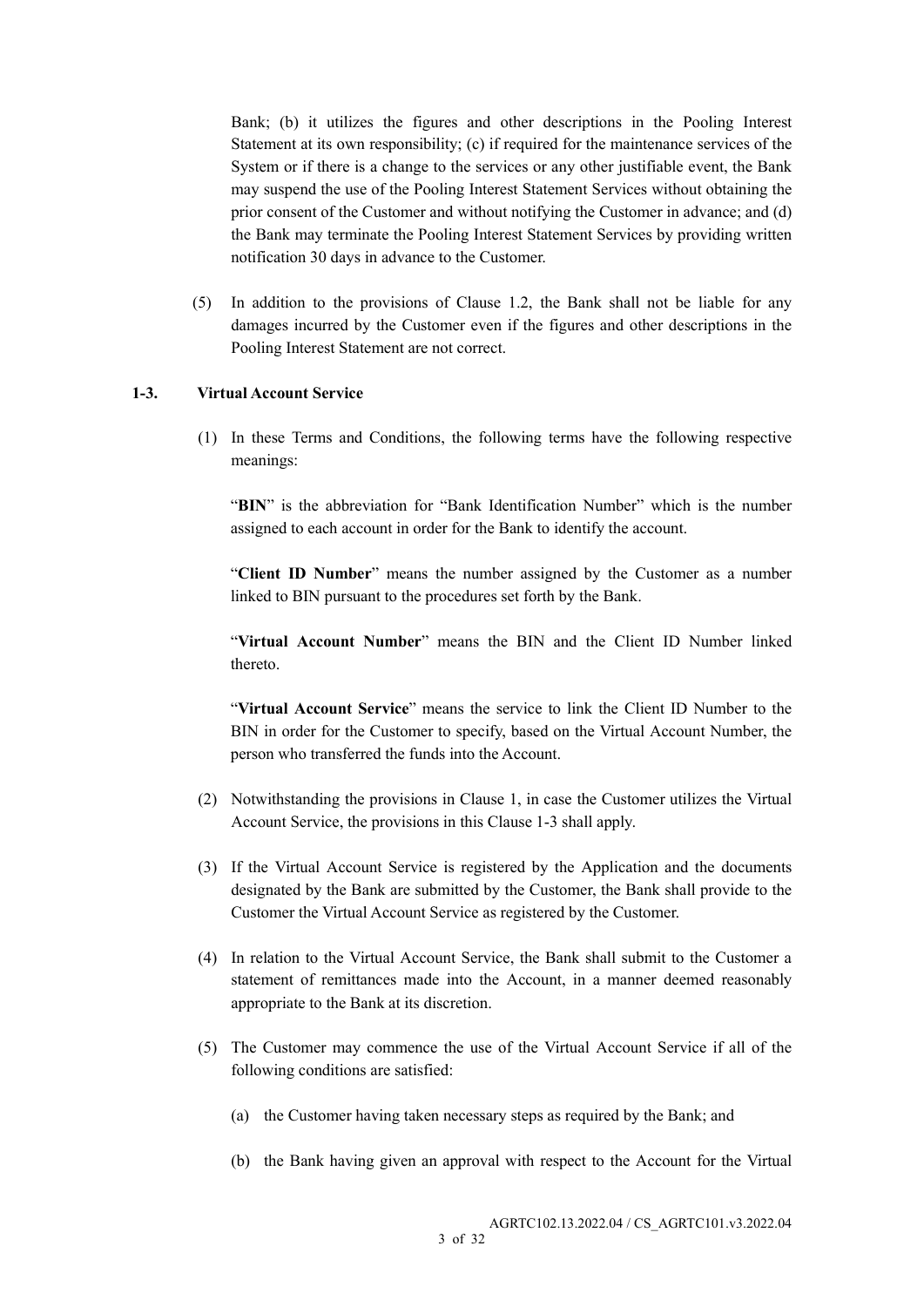Account Service and having taken other necessary steps.

- (6) The Customer acknowledges that the accuracy of information provided by the Bank in the Virtual Account Service may be affected or restricted by the process in the computer system or otherwise and that the information may not be provided on a real time basis.
- (7) The Customer shall make queries directly with the Servicing Office (and, if the information relates to the Affiliated Company, through such Affiliated Company) with respect to any irregularities in the information provided in the Virtual Account Service.

## 2. Payment Services

- 2.1 If the Payment Services is registered by the Application and the relevant Consents are submitted by the Customer, the Bank shall provide to the Customer the services (the "Payment Services") of money transfer/other methods of fund transfer ("Money Transfer") between the Accounts and other accounts as registered by the Customer.
- 2.2 In case where the Customer utilizes the Payment Services with respect to the Accounts which the Customer or the Affiliated Companies maintain with the Bank, the following provisions shall apply:
	- (1) The Bank is hereby authorized to debit the Accounts with the amount (including remittance charges, cable charges handling commissions, paying bank's charges and intermediary bank's charges) required for Money Transfer, without any check or any withdrawal slip with its bank book. The foregoing provisions shall apply with respect to the charges for the cancellation and correction of Money Transfer instructions made by the Customer to the Bank.
	- (2) Money Transfer may be executed through the head office and branches of the Bank and the Financial Institutions Concerned. The Bank is hereby authorized to decide, at its reasonable discretion, on the ways and means of executing Money Transfer (concerning the routes and the ways of Money Transfer and transmission of instructions with the Financial Institutions Concerned and other matters). In executing Money Transfer and making payments in relation thereto, the Bank and the Financial Institutions Concerned may rely on the identifying Bank Code, account number or other numerical/alphabetical/kana letter information included in the Customer's instruction. Unless caused by the gross negligence or willful misconduct of the Bank, (i) the Bank shall not be responsible for damages caused to the Customer by the inconsistency between such identifying information and parties named, and (ii) the Customer shall indemnify the Bank against any damages which the Bank may incur as a result of any inconsistency thereof.
	- (3) The Customer agrees that the Payment Services shall be provided in accordance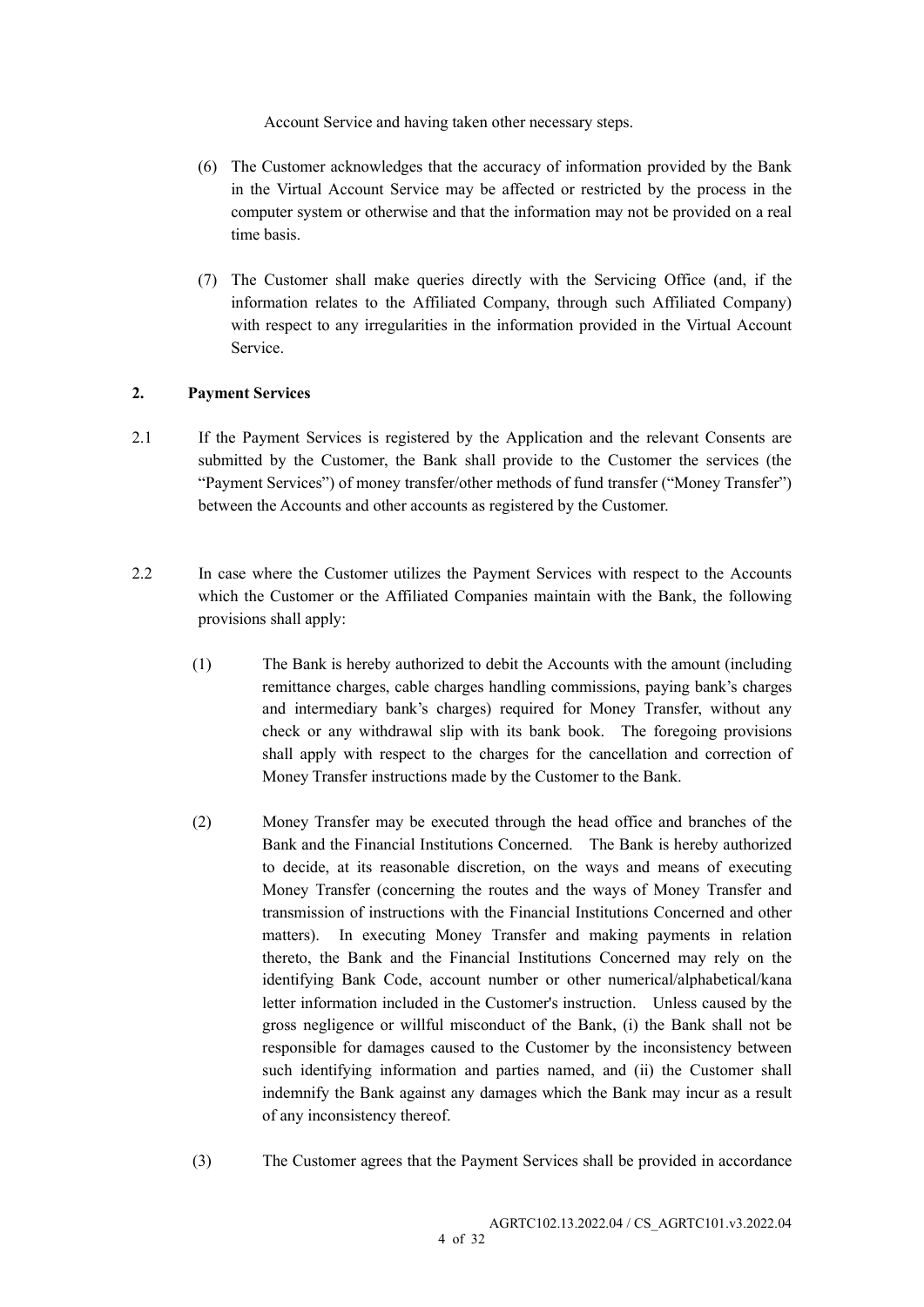with the local customs and practices, laws and regulations or the handling procedures of the Bank and the Financial Institutions Concerned. In case where Money Transfer is executed in a currency other than the currency of the place where the beneficiary is situated, the Customer agrees that the currency and the exchange rate applicable to the payment to the beneficiary shall be determined by the Bank or the Financial Institutions Concerned in accordance with the local customs and practices, laws and regulations or the handling procedures of the Bank and the Financial Institutions Concerned.

- (4) The terms and conditions of the Bank's overseas remittance regulations and domestic remittance regulations and other rules which the Bank generally applies to similar transactions shall apply with respect to matters not provided for in the Basic Agreement and these Terms and Conditions.
- (5) The Customer and Affiliated Companies (a) agree that the Bank may provide, for the purpose of Money Transfer, the information necessary to identify the applicant of Money Transfer, including their names and addresses and the account number of the Accounts by listing the information on Money Transfer or through other methods and (b) undertake to provide the information necessary to identify the recipient of Money Transfer, including the name, address and account number of the recipient of Money Transfer, if required by the competent authorities or other public bodies or pursuant to the treaties, laws, regulations, customs, practices or international regulations and agreements.
- 2.3 In case where the Customer utilizes the Payment Services with respect to the Accounts which the Customer or the Affiliated Companies maintain with Financial Institutions Concerned other than the Bank, the following provisions shall apply:
	- (1) Money Transfer from the Accounts maintained with Financial Institutions Concerned other than the Bank shall be executed by transmitting Money Transfer instructions by the Bank to the Financial Institutions Concerned. The Bank is hereby authorized to decide, at its discretion, on the ways and means of transmitting Money Transfer instructions. In executing Money Transfer and making payments in relation thereto, the Bank and the Financial Institutions Concerned may rely on the identifying Bank Code, account number or other numerical/alphabetical/kana letter information included in the Customer's instruction. Unless caused by the gross negligence or willful misconduct of the Bank, the Bank shall not be responsible for damages caused to the Customer by the inconsistency between such identifying information and parties named, and the Customer shall indemnify the Bank against any damages which the Bank may incur as a result of any inconsistency thereof.
	- (2) The obligations of the Bank in this Clause 2.3 shall be limited to transmitting Money Transfer instructions to the Financial Institutions Concerned with which the Accounts are maintained. The Bank shall in no case be liable in relation to the execution of Money Transfer by the Financial Institutions Concerned.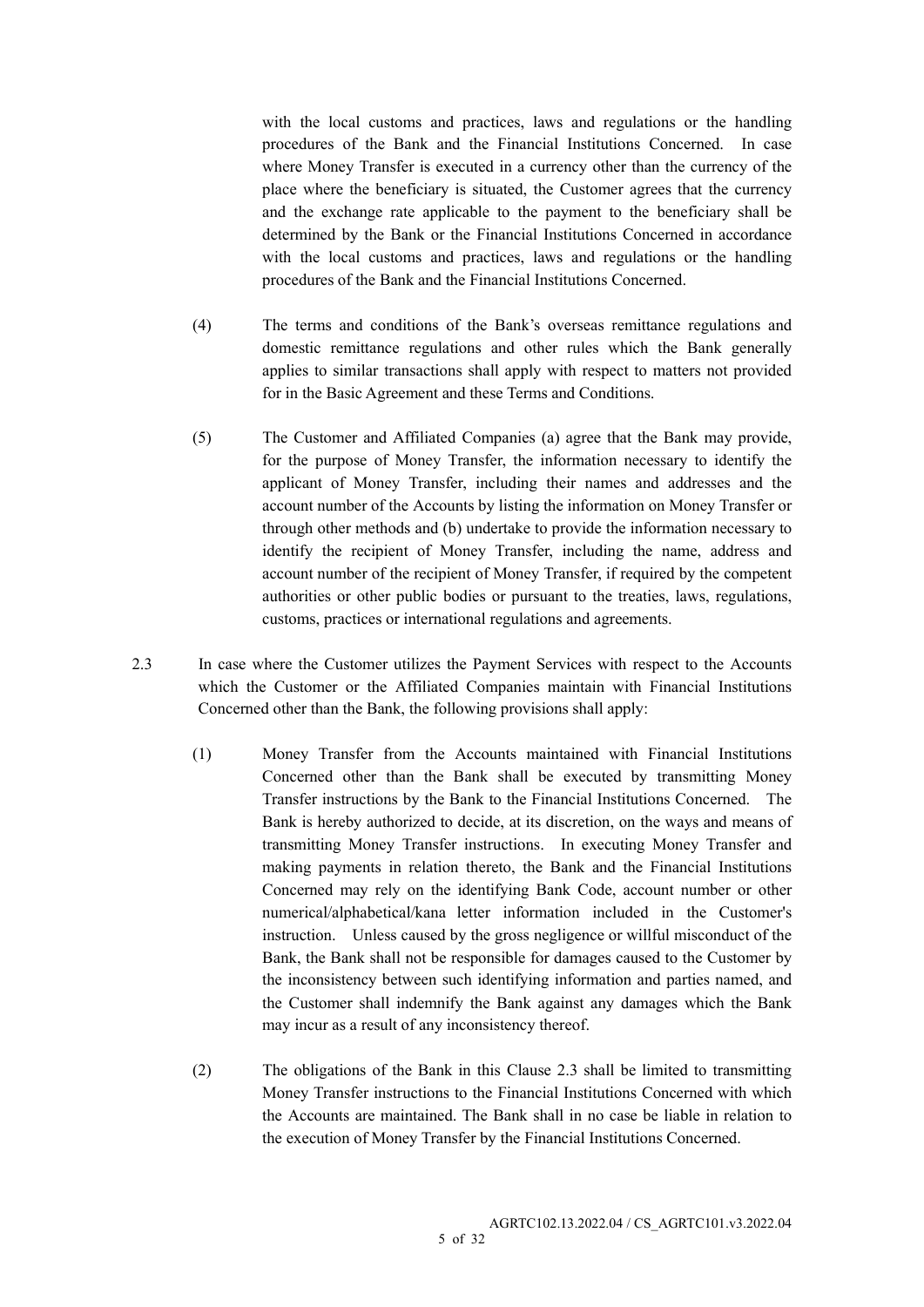- (3) The Customer agrees that related Payment Services of Money Transfer shall be executed in accordance with the local customs and practices, laws and regulations or the handling procedures of the Bank and the Financial Institutions Concerned. In case where Money Transfer is executed in a currency other than the currency of the place where the beneficiary is situated, the Customer agrees that the currency and the exchange rate applicable to the payment to the beneficiary shall be determined by the Bank or the Financial Institutions Concerned in accordance with the local customs and practices, laws and regulations or the handling procedures of the Bank and the Financial Institutions Concerned.
- (4) The terms and conditions of the Bank's overseas remittance regulations and other rules which the Bank generally applies to similar transactions shall apply with respect to matters not provided for in the Basic Agreement and these Terms and Conditions.
- 2.4 The Bank shall exert its best efforts to execute Money Transfer or to transmit Money Transfer instructions without delay, if the instruction for the Payment Services is received by the Bank before the cutoff time set forth by the Bank.
- 2.5 The Customer acknowledges that Money Transfer may not be executed, whether or not a notice is given by the Bank, in any of the following cases:
	- (1) where the funds available in the Account are not sufficient for Money Transfer;
	- (2) where there exists security interest created over, or attachment made against, the funds in the Account and the disposition thereof is restricted or prohibited;
	- (3) where the instruction for the Payment Services does not satisfy the conditions set forth by the Bank;
	- (4) where there exists ambiguity, contradiction, omission or other defect in the instruction for the Payment Services;
	- (5) where the Bank observes that the instruction for the Payment Services may not be authorized by the Customer;
	- (6) where the execution of Money Transfer may be in conflict with applicable laws and regulations;
	- (7) where the bank (or its branch) with which the account of the recipient is maintained is not a correspondent bank of the Servicing Office with which the Account is maintained.
	- (8) where any event occurs which renders Money Transfer difficult or impossible.
- 2.6 The Customer shall have no right to cancel or correct instructions for the Payment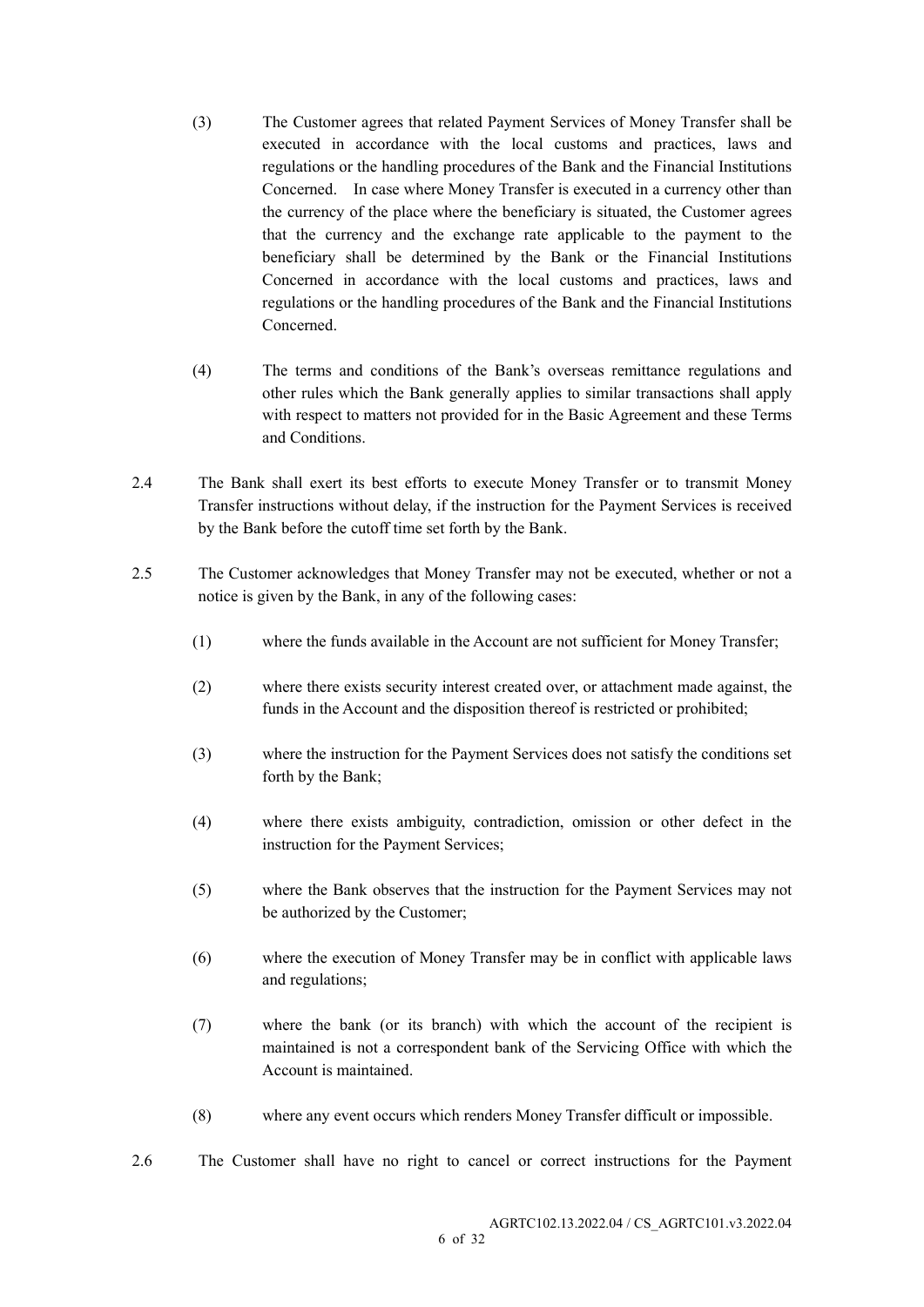Services, if such instruction has been accepted by the Bank. If the Customer requests for cancellation or correction of the instruction given by the Customer or for refund of any executed Money Transfer, an application shall be made as set forth by the Bank. The Customer acknowledges that cancellation and refund of Money Transfer may not be effected due to the involvement of Financial Institutions Concerned or otherwise and that fees and other costs may be charged or deducted from the funds to be transferred by Financial Institutions Concerned. The Bank is hereby authorized to decide, at its discretion, on the ways and means of cancellation and refund of Money Transfer (concerning the routes, currency, foreign exchange rate and other matters).

- 2.7 The Customer shall bear the costs and expenses which may be incurred in relation to cancellation and refund of Money Transfer (including those incurred where cancellation and refund are not executed). The Customer shall indemnify the Bank from any damages to the Bank which may be incurred in relation to cancellation and refund of Money Transfer (including those incurred where cancellation and refund are not executed). The Bank shall not be responsible for indemnifying the Customer for such damages. The Bank is hereby authorized to debit from the Accounts the amount to compensate for such costs, expenses and damages without any check or any withdrawal slip with its bank book.
- 2.8 The Bank shall, in principle, continue to provide the Payment Services to the Customer to whom it provides such services even in the event of the Bank's corporate reorganisation; provided, however, that if corporate reorganisation of the Bank will render it unable to provide such services to such the Customer, the Bank shall immediately provide notice thereof to such the Customer.

## 3. File Transfer Services

- 3.1 If the File Transfer is registered by the Application and the relevant Consents are submitted by the Customer, the Bank shall provide to the Customer the payment services through the file transfer function (the "File Transfer Services").
- 3.2 The Customer shall transfer to the Bank the data (the "Data") through the file transfer function and in the form set forth by the Bank. The Customer shall, immediately after the transmission of the Data, notify the Bank thereof in the manner designated by the Bank. The Data shall become firm and fixed, if and when the Bank receives such notice and becomes aware of the Data.
- 3.3 The following provisions shall apply with respect to the bulk money transfer (the "Bulk Money Transfer") in the File Transfer Services:
	- (1) the Bank is hereby authorized to debit from the account designated in the Data (the "Settlement Account") the amount of transfer (including the transfer charges) without any check or any withdrawal slip with its bank book;
	- (2) the provisions in (2) to (5) of Clause 2.2 (provided that (i) "Money Transfer" shall read as "Bulk Money Transfer" and (ii) "Account" shall read as "Settlement Account"); and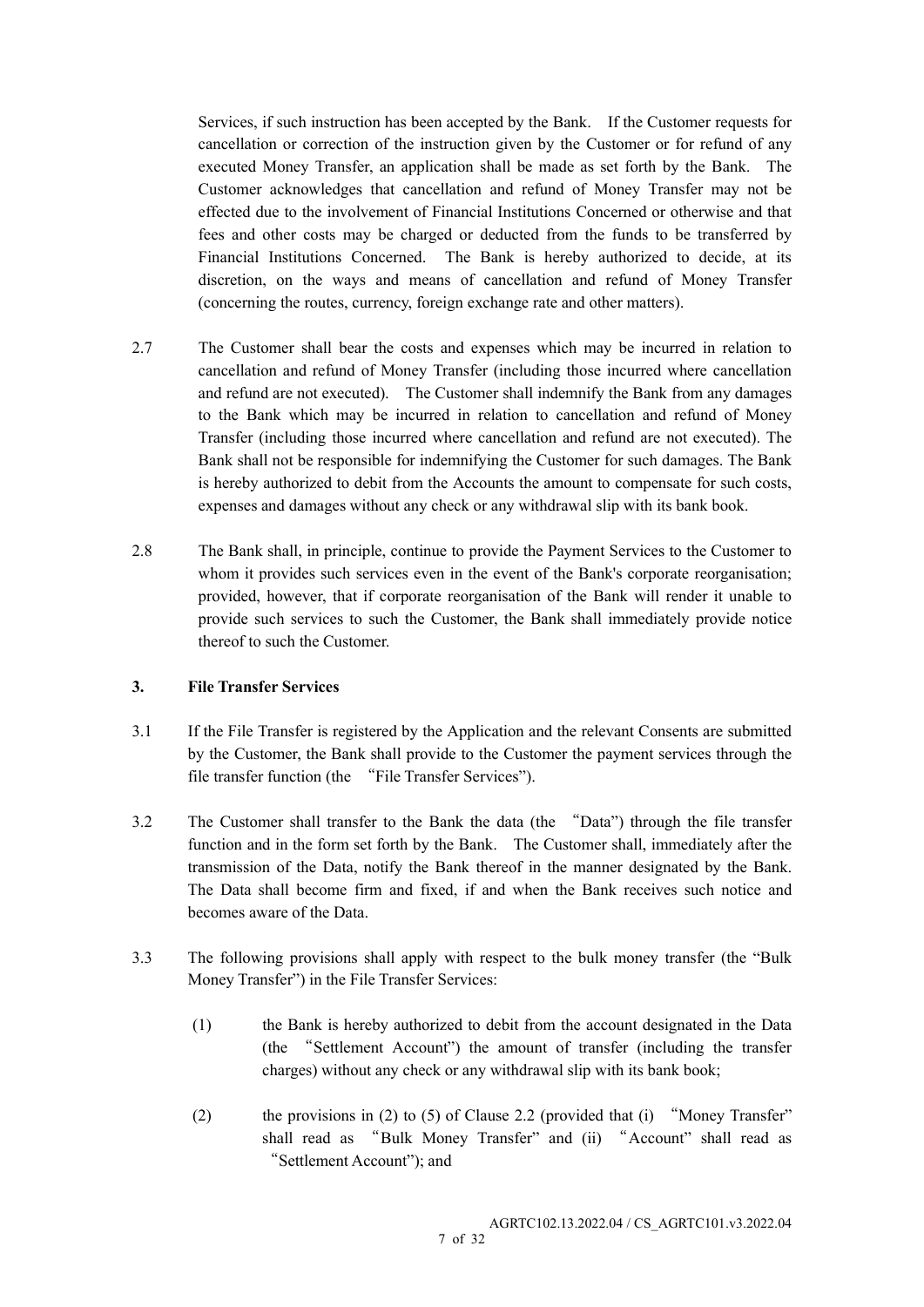- (3) the Customer acknowledges that the total amount of file transfer is displayed only for reference purposes. The Bank shall effect the Bulk Money Transfer on the basis of the Data in the file transferred by the file transfer function. The Bank is under no obligation to verify the Data in the file.
- 3.4 The instruction for the File Transfer Services shall be received by the Bank by the cutoff time set forth by the Bank. The Bank shall exert its best efforts to execute the Bulk Money Transfer without delay, if the instruction for the File Transfer Services is received before the cutoff time.
- 3.5 The Customer acknowledges that the Bulk Money Transfer may not be effected, whether or not a notice is given by the Bank, in case where there exists ambiguity, contradiction, omission or other defect in the instruction for the File Transfer Services (including a case where the number and the total amount of transfer do not conform with the number and the total amount of transfer input by the Customer and displayed on the GCMS Plus screen).
- 3.6 The provisions in Clauses 2.5 to 2.7 shall apply mutatis mutandis with respect to the Bulk Money Transfer (provided that (i) "Money Transfer" shall read as "Bulk Money Transfer", (ii) "Account" shall read as "Settlement Account" and (iii) "Payment Services" shall read as "Bulk Money Transfer").
- 3.7 The Customer may utilize, through the file transfer function, the Services (other than the Bulk Money Transfer) which may be provided by each Servicing Office. The terms and conditions which such Servicing Office may publicize on the web site shall apply to such Services.

# 4. Time Deposit Services

- 4.1 If the Time Deposit is registered by the Application and the relevant Consents are submitted by the Customer, the Bank shall provide to the Customer the services (the "Time Deposit Services") of debiting the funds from the Account and creating a time deposit in the name of the account holder at the Servicing Office (the "Account Office").
- 4.2 The Customer may commence the use of the Time Deposit Service if all of the following conditions are satisfied:
	- (1) the Customer or the Affiliated Company having opened an account for time deposit and having taken other necessary steps as required by the Account Office; and
	- (2) the Bank having given an approval with respect to the Account, the Account Office and the Affiliated Company for the Time Deposit Services and having taken other necessary steps.
- 4.3 The Bank shall exert its best efforts to create a time deposit on the designated date, if the instruction for the Time Deposit Service is received by the cutoff time set forth by the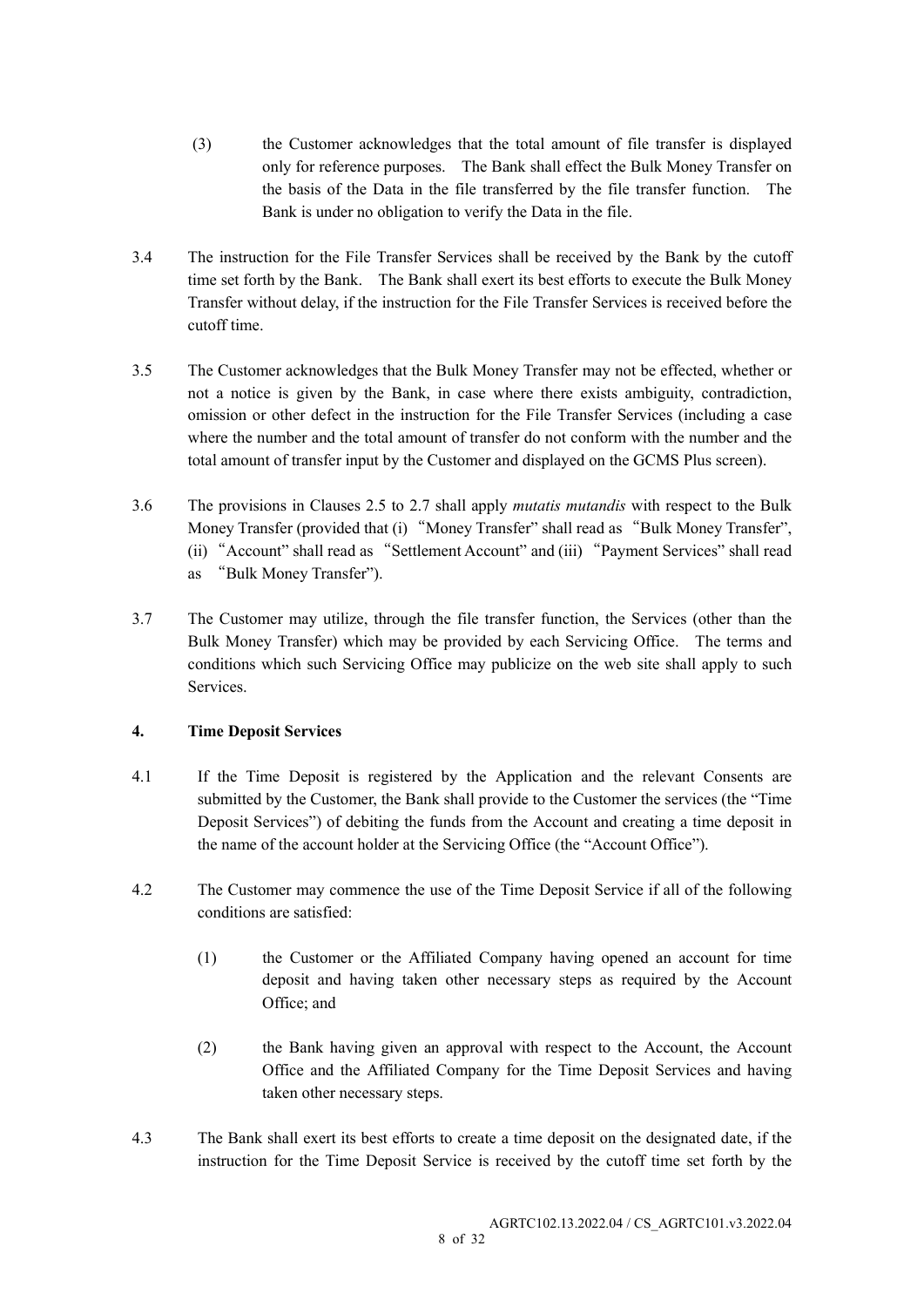Bank.

- 4.4 Unless otherwise agreed upon by the parties, the Customer acknowledges that the Bank may apply to the time deposit created in the Time Deposit Service such interest rate as the Bank may apply to the similar transactions in terms of the amount, term, currency, value date and other conditions.
- 4.5 The Customer acknowledges that, if the designated maturity date is not a banking day in the place where the Account Office is situated, the Bank may designate as the maturity date of such time deposit a banking day in the said place which immediately precedes or succeeds the designated date in accordance with the laws, regulations and customs in the country of the Account Office and the handling procedures of the Bank.
- 4.6 On the maturity of the time deposit created in the Time Deposit Services, the Bank shall transfer the amount of the time deposit with interest thereon to the Account in accordance with the instruction given at the time of the creation of the time deposit or immediately before the maturity date (save in the case where any other instruction is given by the Customer to the Bank with respect thereto), unless there exists security interest created over, attachment made against, the time deposit or any other event which prevents the repayment thereof; provided that the Bank may deduct withholding taxes in accordance with the applicable laws and regulations. In case where the repayment of the time deposit is subject to the presentation of a certificate or bank book or any other requirements, the Bank is under no obligation to repay the time deposit, unless the Customer or the Affiliated Company satisfies such requirements.
- 4.7 In case where the currency designated by the Customer for the time deposit differs from the currency of the Account, the Customer agrees that the Bank may apply such exchange rate as the Bank may deem fit in accordance with the laws, regulations and customs in the country of the Account Office and the handling procedures of the Bank.
- 4.8 The Customer acknowledges that the time deposit may not be created, whether or not a notice is given by the Bank, in any of the following cases, in which case the Customer shall bear any and all losses arising therefrom:
	- (1) where the Customer or the Affiliated Company fails to complete the necessary registration or other procedure or the Bank fails to give an approval with respect to the Account or the Account Office for the Time Deposit Services;
	- (2) where the funds available in the Account are not sufficient for the amount of the time deposit;
	- (3) where there exists security interest created over, or attachment made against, the funds in the Account and the disposition thereof is restricted or prohibited;
	- (4) where the instruction for the Time Deposit Services does not satisfy the conditions set forth by the Account Office or the instruction is received after the cutoff time set forth by the Bank;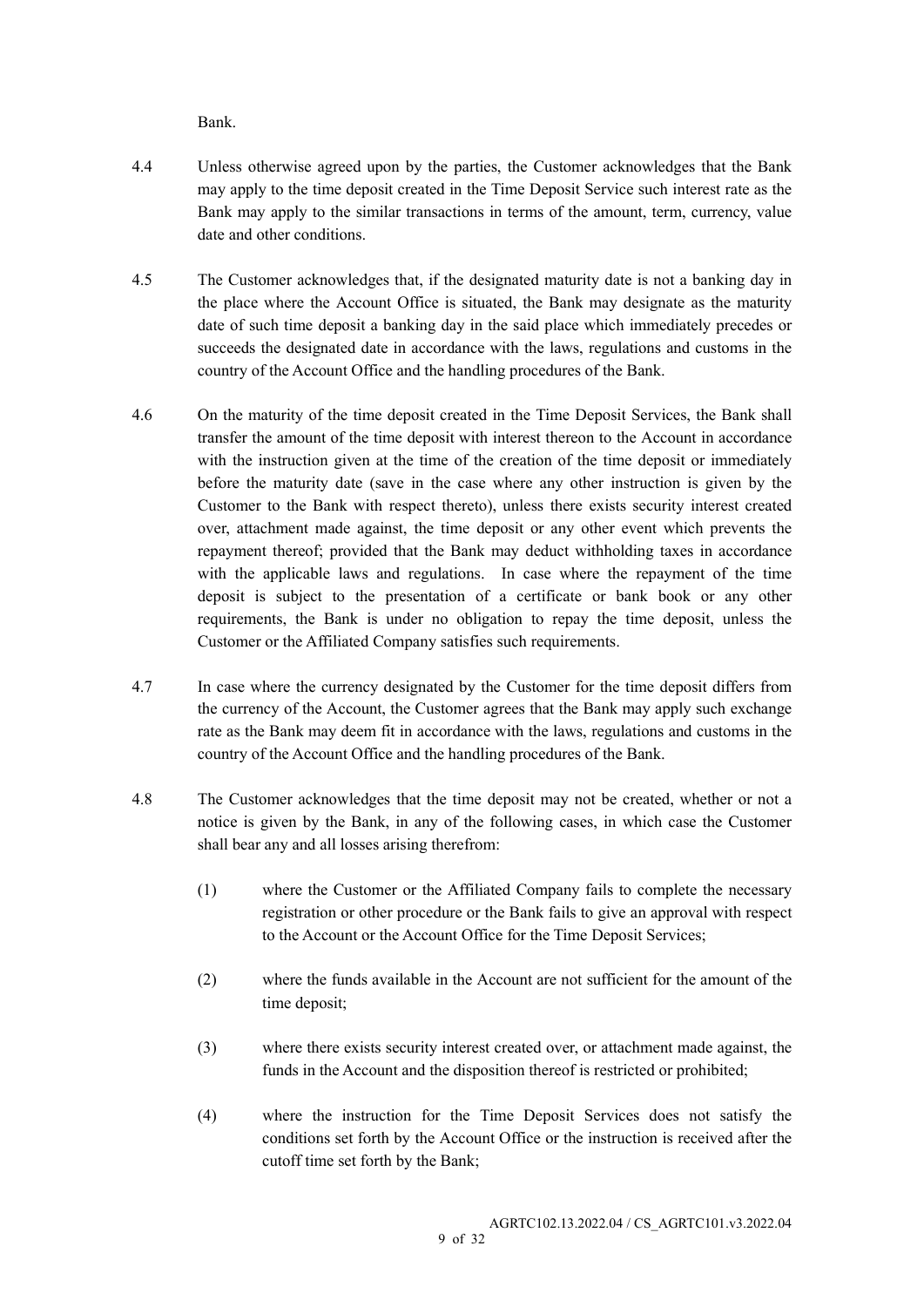- (5) where there exists ambiguity, contradiction, omission or other fault in the instruction for the Time Deposit Services;
- (6) where the Bank observes that the instruction for the Time Deposit Services may not be authorized by the Customer;
- (7) where the creating of time deposit may be in conflict with applicable laws and regulations; and
- (8) where any event occurs which renders the creating of time deposit difficult or impossible.
- 4.9 The Customer shall have no right to cancel or correct an instruction for the Time Deposit Services, if such instruction has been accepted by the Bank. If the Customer requests for the cancellation or correction of the instruction given by the Customer or for the termination of the time deposit before the maturity date, an application shall be made as set forth by the Bank. The Customer acknowledges that the Bank may not effect the termination of the time deposit before the maturity date.
- 4.10 The terms and conditions which the Bank generally applies to similar transactions shall apply with respect to matters not provided for in these Terms and Conditions.

## 5. Beneficiary Advice Services

- 5.1 If the Beneficiary Advice is registered together with the Payment Services, the Bank shall provide to the Customer the services of sending a payment advice by e-mail (the "Payment Advice E-mail") to the recipient e-mail addresses (the "Recipient E-mail Address") as instructed by the Customer (the "Beneficiary Advice Services").
- 5.2 In case where the holder of the Recipient E-mail Address (the "E-mail Recipient") is an individual (such as an employee of the Customer), the Customer agrees:
	- (1) directly or through the Affiliated Company, to give a prior notice to the E-mail Recipient that the Recipient E-mail Address is provided to the Bank for the purpose of sending the Payment Advice E-mail and to obtain its consent in writing or otherwise (it being understood that the Beneficiary Advice Services are provided subject to such consent);
	- (2) immediately, to suspend the use of the Recipient E-mail Address, if so requested by the E-mail Recipient.
- 5.3 The Bank shall not use the Recipient E-mail Address other than for the purpose of sending the Payment Advice E-mail.
- 5.4 If the Bank is requested by the E-mail Recipient or any third party to suspend the Payment Advice E-mail, the Bank shall, without delay, notify the Customer thereof in writing and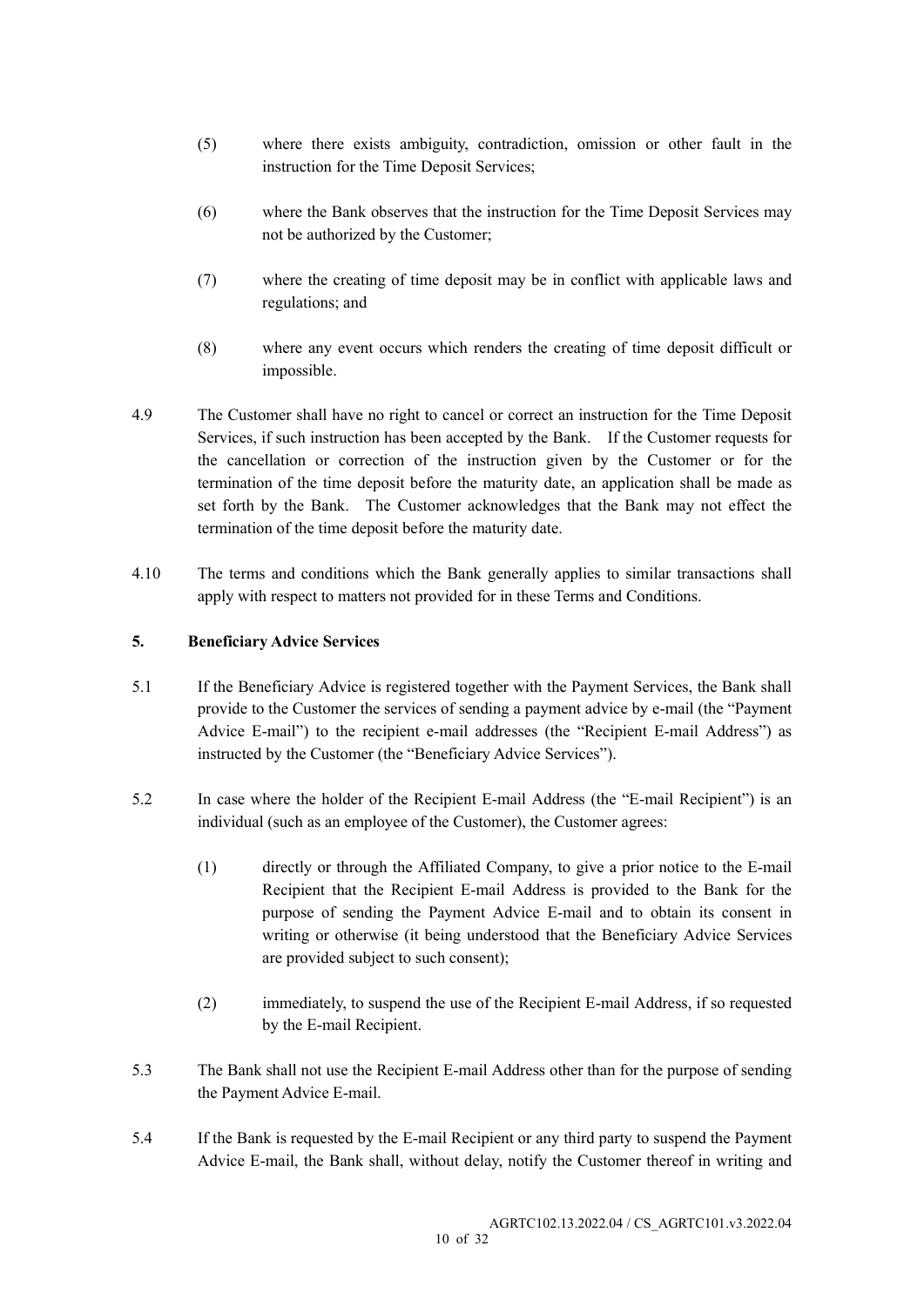may request the Customer to suspend the use the Recipient E-mail Address. If requested to do so, the Customer shall immediately suspend the use of the Recipient E-mail Address. The Bank may, at its discretion, suspend the Beneficiary Advice Services as a whole, if the request to such effect is repeated by the E-mail Recipient or any other third party.

- 5.5 The Customer hereby acknowledges and agrees in relation to the Beneficiary Advice Services as follows:
	- (1) The Bank shall send the e-mail to the Recipient E-mail Address designated by the Customer and is under no obligation to verify the identity of the recipients.
	- (2) The Bank is under no obligation to confirm receipt of the Payment Advice E-mail.
	- (3) The Customer acknowledges that no security measures are taken with respect to the Payment Advice E-mail (including password protection and cryptography), for which the Bank shall not be responsible.
	- (4) The Bank shall not be responsible for any accident (including leakage of information) which may be caused by inaccuracy of the Recipient E-mail Address provided by the Customer.
	- (5) The Bank is under no obligation to deal with queries of the recipient of the Payment Advice E-mail, of which the Customer shall take care on its responsibility.
	- (6) If the Payment Advice E-mail is not received, the Bank is under no obligation to re-send the same.
	- (7) The Customer acknowledges that the Bank may not send the Payment Advice E-mail at any particular time due to the process of the system.

## 6. SEPA Direct Debit Services

- 6.1 If the SEPA Direct Debit Services is registered by the Application and the relevant Consents are submitted by the Customer, the Bank shall provide to the Customer the services (the "SEPA Direct Debit Services") of collecting funds from the account of the Debtor (as defined in the Payment Services Directive and the rules set forth by the European Payments Council (including their amendments, the "Rules"), hereinafter the same) (the "Debtor Account") to the Account through SEPA Direct Debit (as defined in the Rules, hereinafter the same) ("Direct Debit") in accordance with the instructions of the Customer.
- 6.2 For the purpose of using the SEPA Direct Debit Services, the Customer or the Affiliated Companies shall procure from the Debtor a Mandate (as defined in the Rules, hereinafter the same) valid and necessary to execute the Direct Debit. The Customer and the Affiliated Companies hereby acknowledge that the SEPA Direct Debit Services may not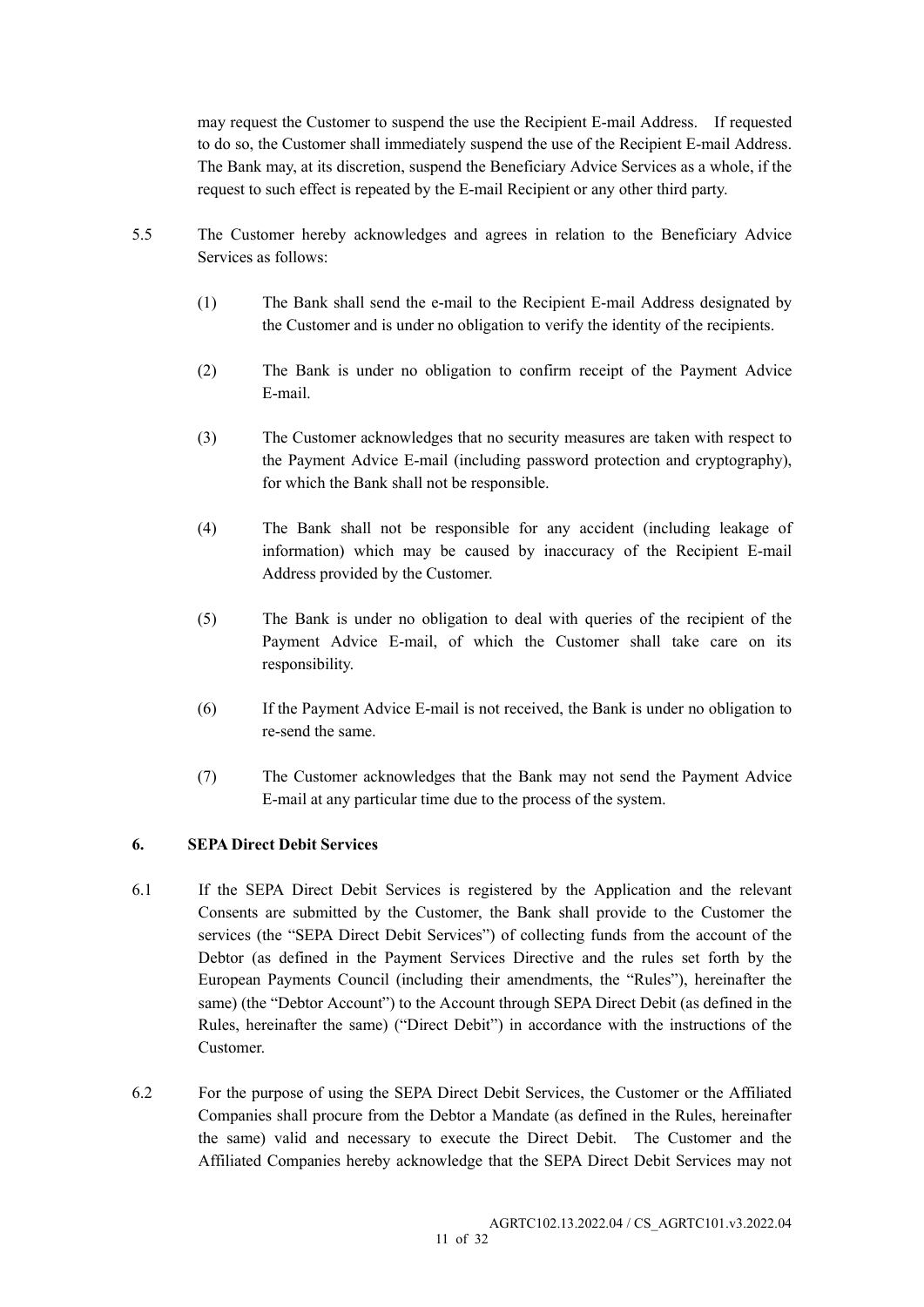be provided, if such Mandate is not procured. The Customer shall provide the Bank with information necessary to effect the SEPA Direct Debit Services (including the Mandate ID, etc.) (the "Mandate Information") as part of the Direct Debit instructions. The Customer agrees to indemnify the Bank against all losses and damages arising out of errors in the Mandate Information included in the instructions of the Customer.

- 6.3 In case where the Customer utilizes the SEPA Direct Debit Services with respect to the Accounts which the Customer or the Affiliated Companies maintain with the Bank, the following provisions shall apply:
	- (1) The Bank is hereby authorized to debit the Accounts with the charges required for Direct Debit, without any check or any withdrawal slip with its bank book. The foregoing provisions shall apply with respect to the charges for the cancellation and correction of Direct Debit instructions made by the Customer to the Bank.
	- (2) Direct Debit may be executed through the head office and branches of the Bank and the Financial Institutions Concerned. The Bank is hereby authorized to decide, at its discretion, on the ways and means of executing Direct Debit (concerning the routes, the ways of transmission of instructions with the Financial Institutions Concerned, Clearing and Settlement Mechanism (as defined in the Rules, hereinafter "CSM") and other related matters). In executing Direct Debit, the Bank and the Financial Institutions Concerned may rely on the identifying account number (IBAN (as defined in the Rules, hereinafter the same)) or other numerical/alphabetical information included in the Customer's instruction. The Customer shall be responsible for the consistency between such identifying information and parties named and shall indemnify the Bank against any damages which the Bank may incur as a result of any inconsistency thereof.
	- (3) The Customer agrees that the SEPA Direct Debit Services shall be provided in accordance with the Rules and other rules applicable to SEPA Direct Debit (the "SEPA Direct Debit Regulations"), the local customs and practices, laws and regulations or the handling procedures of the Bank and the Financial Institutions Concerned.
	- (4) The Bank's rules applicable to the SEPA Direct Debit and other related terms and condition which the Bank generally applies to similar transactions shall apply with respect to matters not provided for in the Basic Agreement and these Terms and Conditions.
	- (5) The Customer and Affiliated Companies (a) agree that the Bank may provide, for the purpose of Direct Debit, the information necessary to identify the Creditor (as defined in the Rules, hereinafter the same) of Direct Debit, including their names and addresses and the account number of the Accounts by listing the information on Direct Debit or through other methods and (b) undertake to provide the information necessary to identify the Debtor, including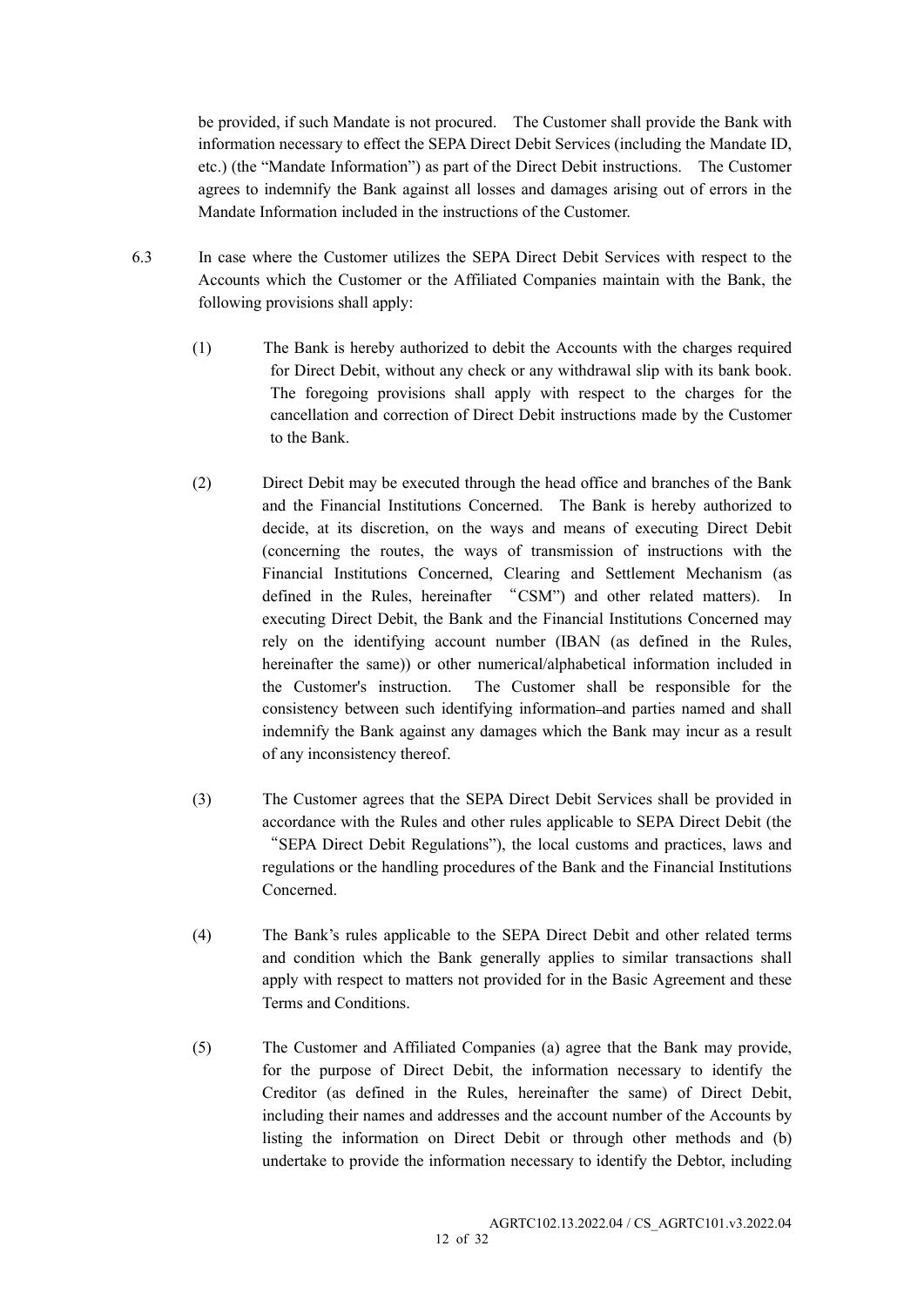the name, address and account number of the Debtor, if required by the competent authorities or other public bodies or pursuant to the treaties, laws, regulations, customs, practices or international regulations and agreements.

- 6.4 In case where the Customer utilizes the SEPA Direct Debit Services with respect to the Accounts which the Customer or the Affiliated Companies maintain with Financial Institutions Concerned other than the Bank, the following provisions shall apply:
	- (1) Direct Debit relating to the Accounts maintained with Financial Institutions Concerned other than the Bank shall be executed by transmitting Direct Debit instructions by the Bank to the Financial Institutions Concerned. The Bank is hereby authorized to decide, at its discretion, on the ways and means of transmitting Direct Debit instructions. In executing Direct Debit, the Bank and the Financial Institutions Concerned may rely on the identifying account number (IBAN) or other numerical/alphabetical information included in the Customer's instruction. The Customer shall be responsible for the consistency between such identifying information and parties named and shall indemnify the Bank against any damages which the Bank may incur as a result of any inconsistency thereof.
	- (2) The obligations of the Bank in this Clause 6.4 shall be limited to transmitting Direct Debit instructions to the Financial Institutions Concerned with which the Accounts are maintained. The Bank shall in no case be liable in relation to the execution of Direct Debit by the Financial Institutions Concerned.
	- (3) The Customer agrees that the SEPA Direct Debit Services shall be provided in accordance with the SEPA Direct Debit Regulations, the local customs and practices, laws and regulations or the handling procedures of the Bank and the Financial Institutions Concerned.
	- (4) The Bank's rules applicable to the SEPA Direct Debit and other related terms and conditions which the Bank generally applies to similar transactions shall apply with respect to matters not provided for in the Basic Agreement and these Terms and Conditions.
- 6.5 The Bank shall exert its best efforts to execute Direct Debit or to transmit Direct Debit instructions without delay, if the instruction for the SEPA Direct Debit Services is received by the Bank before the cutoff time set forth by the Bank.
- 6.6 The Customer acknowledges that Direct Debit may not be executed or may be refunded, whether or not a notice is given by the Bank, in any of the following cases:
	- (1) where the funds available in Debtor Account are not sufficient for Direct Debit;
	- (2) where there exists security interest created over, or attachment made against, the funds in Debtor Account and the disposition thereof is restricted or prohibited;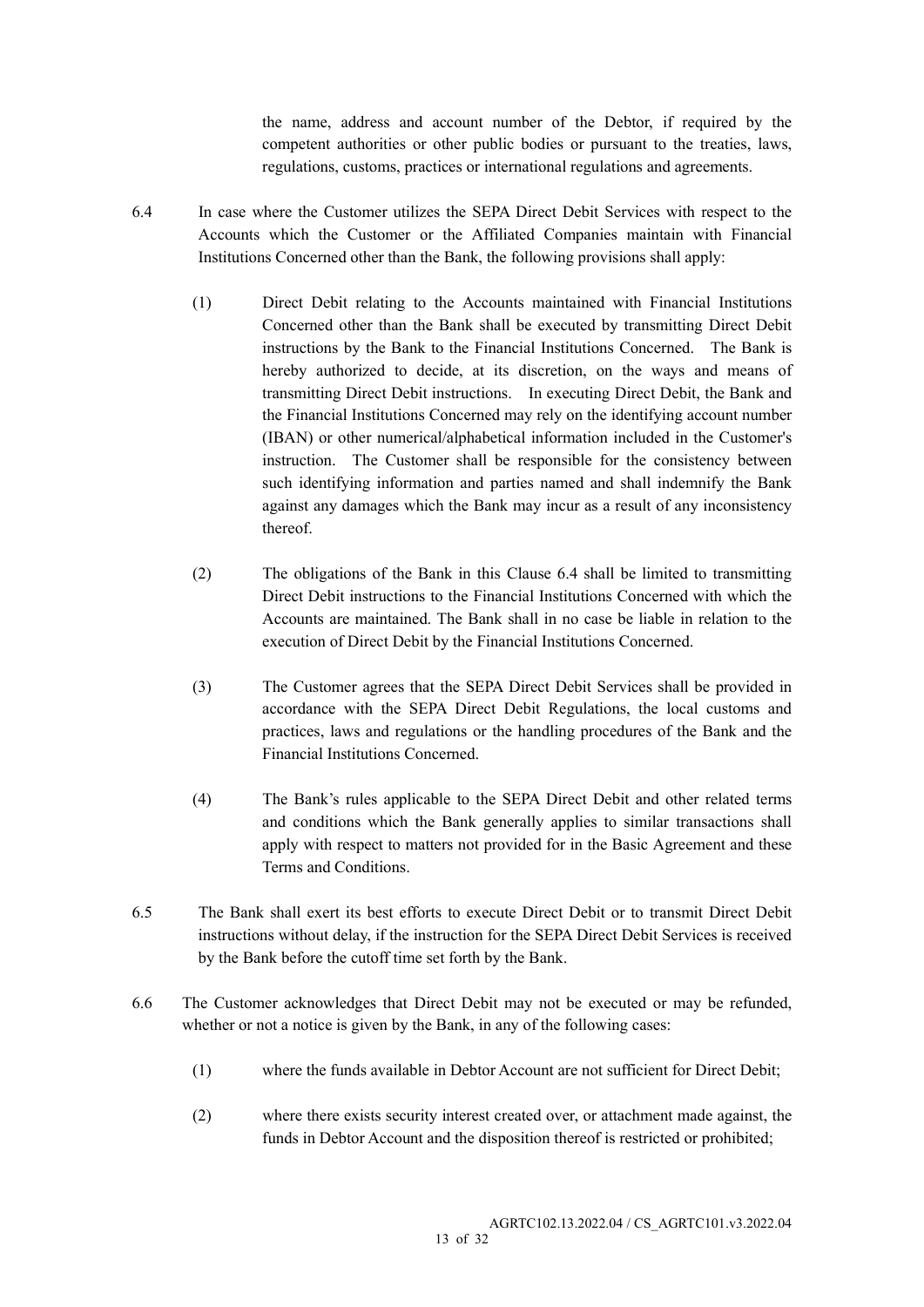- (3) where the instruction for the SEPA Direct Debit Services does not satisfy the conditions set forth by the Bank;
- (4) where there exists ambiguity, contradiction, omission or other defect in the instruction for the SEPA Direct Debit Services;
- (5) where the Bank observes that the instruction for the SEPA Direct Debit Services may not be authorized by the Customer;
- (6) where the execution of Direct Debit may be in conflict with applicable laws and regulations;
- (7) where there exist errors in the Mandate or discrepancy between the instruction of Direct Debit (including the Mandate Information) and the Mandate;
- (8) where the Pre-notification (as defined in the Rules) has not been duly effected by the Creditor to the Debtor, necessary for executing the Direct Debit;
- (9) where the Bank determines that the creditworthiness of the Customer or the Affiliated Companies, being the holder of the Account, is not satisfactory for the execution of Direct Debit;
- (10) where the Debtor refuses payment or requests refundment on a reasonable ground;
- (11) where the requirements provided for in the SEPA Direct Debit Regulations are not satisfied;
- (12) where any event occurs which renders Direct Debit difficult or impossible.
- 6.7 The Customer shall have no right to cancel or correct instructions for the SEPA Direct Debit Services, if such instruction has been accepted by the Bank. If the Customer requests for cancellation or correction of the instruction given by the Customer or for reversal of any executed Direct Debit, an application shall be made as set forth by the Bank. The Customer acknowledges that cancellation and reversal of Direct Debit may not be effected due to the involvement of Financial Institutions Concerned or otherwise and that fees and other costs may be charged or deducted from the funds to be transferred by Financial Institutions Concerned. The Bank is hereby authorized to decide, at its discretion, on the ways and means of cancellation and reversal of Direct Debit (concerning the routes, the ways of transmission of instructions with the Financial Institutions Concerned, CSM and other related matters).
- 6.8 The Customer shall bear the costs and expenses which may be incurred in relation to cancellation and reversal of Direct Debit (including those incurred where cancellation and reversal are not executed). The Customer shall indemnify the Bank from any damages which may be incurred in relation to cancellation and reversal of Direct Debit (including those incurred where cancellation and reversal are not executed). The Bank shall not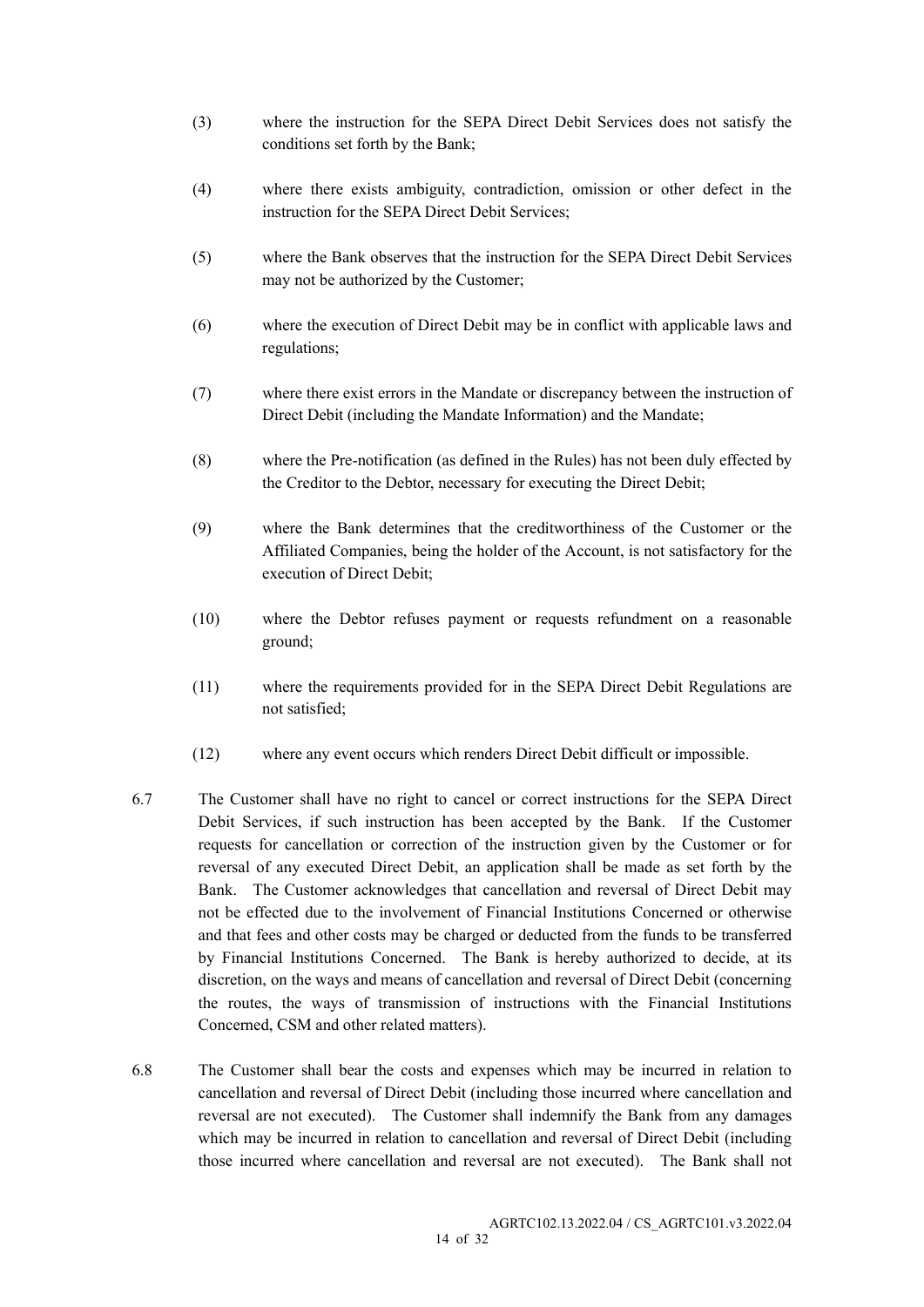indemnify the Customer for such damages. The Bank is hereby authorized to debit from the Accounts the amount to compensate for such costs, expenses and damages without any check or any withdrawal slip with its bank book.

6.9 The Bank shall, in principle, continue to provide the SEPA Direct Debit Services to the Customer to whom it provides such service even in the event of the Bank's corporate reorganisation; provided, however, that if corporate reorganisation of the Bank will render it unable to provide such service to such the Customer, the Bank shall immediately provide notice thereof to such the Customer.

## 7. Cash Forecasting Services

- 7.1 Once the Customer has submitted the Cash Forecasting Service Application, Memorandum Regarding the Cash Forecasting Service and other documents designated by the Bank, the Bank will then provide the Customer with the Cash Forecasting Service, which allows the Customer to manage and analyze information pertaining to the Account designated in the aforementioned documents and other information.
- 7.2 The Customer may commence the use of the Cash Forecasting Service if all of the following conditions are satisfied:
	- (1) the Customer having taken necessary steps as required by the Bank; and
	- (2) the Bank having given an approval with respect to the Account, the Servicing Office and the Affiliated Company for the Cash Forecasting Service and having taken other necessary steps.
- 7.3 The Customer acknowledges the following items:
	- (1) the accuracy of the information provided by the Bank may be affected by computer processing restrictions and otherwise, and that information may not be provided on a real time basis; and
	- (2) all forecasts provided in the Cash Forecasting Service are merely a reflection of the future deposits, deductions, transfers or other transactions that the Customer has instructed or informed the Bank of from time to time, and the Bank does not generate any forward-looking information or predictions.
- 7.4 The Customer shall make queries directly with the Servicing Office (and, if the information relates to the accounts of an Affiliated Company, through such Affiliated Company) with respect to any irregularities in the information provided in the Cash Forecasting Service.

## 8. File Encryption Services

8.1 If the Customer provides the Bank with instructions for certain services in a file that has been encrypted based on the public key provided by the Bank (the "Instructions"), the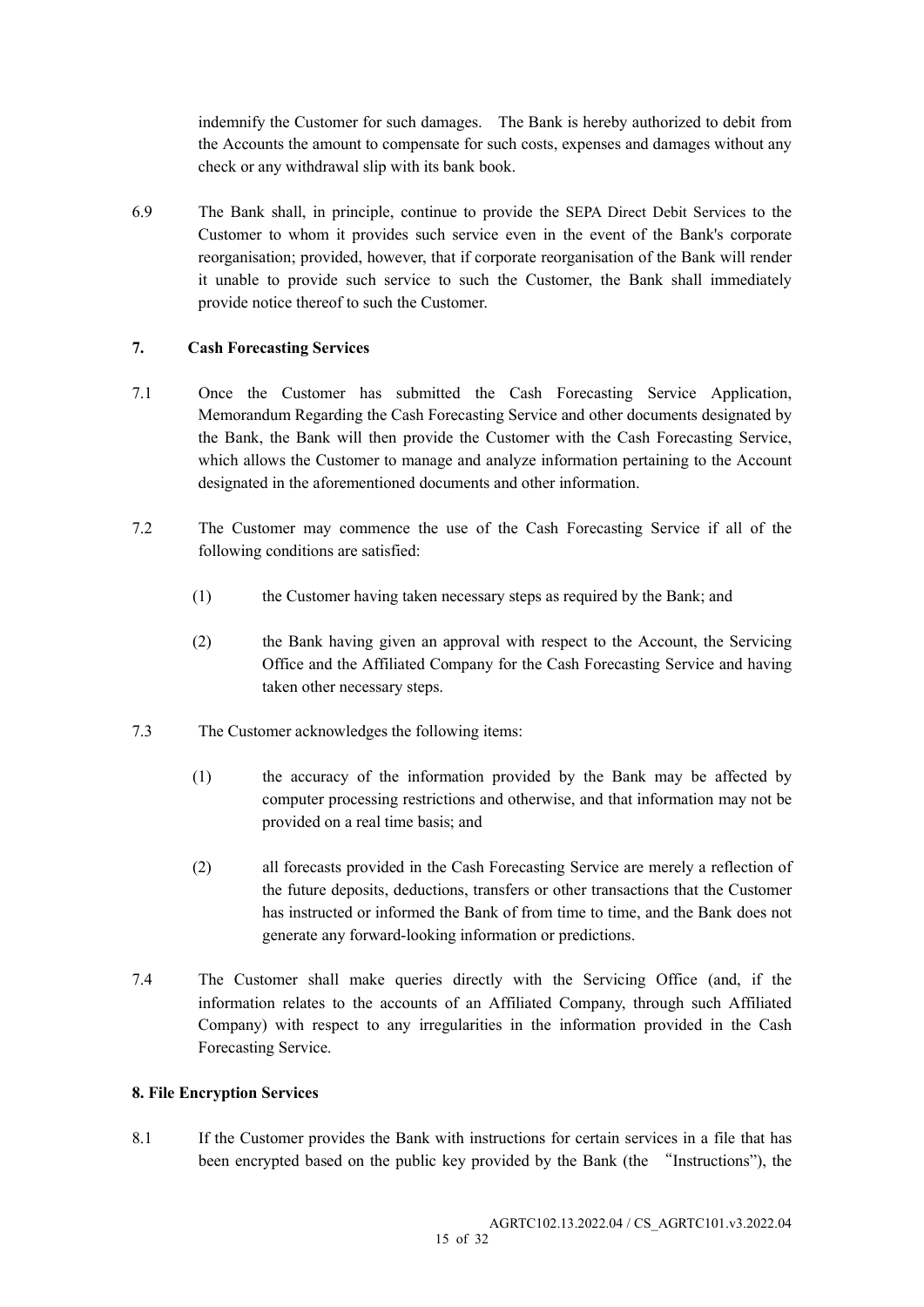Bank shall receive the Instructions from the Customer and shall decrypt the Instructions (the "File Encryption Services").

- 8.2 If the Bank is unable to decrypt the Instructions, the Bank has no obligation to perform services related to the Instructions, and the Bank shall not be liable to the Customer for any damages caused to the Customer as a result thereof.
- 8.3 As long as the Bank has conducted decryption pursuant to Clause 8.1 and performed the services related to the Instructions, the Bank shall treat such services as valid and effective, even if there is any illegal use by a third party or any other accidents in connection with the instructions and information contained in the encrypted file. The Bank shall not be liable to the Customer for any damages caused to the Customer as a result thereof.
- 8.4 The Customer shall, on its responsibility, prepare the encryption. The Bank has no obligation to verify the contents of the encryption by the Customer, and the Bank shall not be liable for any damages caused to the Customer due to errors in the encryption by the Customer or any other events attributable to the Customer.
- 8.5 The Customer shall, on its responsibility, manage the key used for encryption.
- 8.6 If the provision of the File Encryption Services has been suspended for any reason, the Customer must, on its responsibility, destroy all information provided by the Bank for the File Encryption Services.

## 9. GCMS Plus Supplemental Tool

- 9.1 If the GCMS Plus Supplemental Tool (the "Supplemental Tool") is registered by the Application, the Bank shall be deemed to have granted the Customer a non-exclusive and non-transferable right to use the Supplemental Tool subject to these Terms and Conditions.
- 9.2 The Supplemental Tool forms part of the Software, to which the provisions of the Basic Agreement shall apply.

## 10. Affiliated Company

 If the Customer registers by the Application any Accounts, information and transactions of an Affiliated Company and the relevant Consent is submitted by such Affiliated Company, the Bank agrees to provide to the Customer the Services with respect to such Accounts, information and transactions.

## 11. Personal Information

11.1 The Bank may use the personal information (such as the name, section/department, title, telephone number, facsimile number and e-mail address, which identifies any particular individual) provided by the Customer and Affiliated Companies in relation to the Services for the following purposes: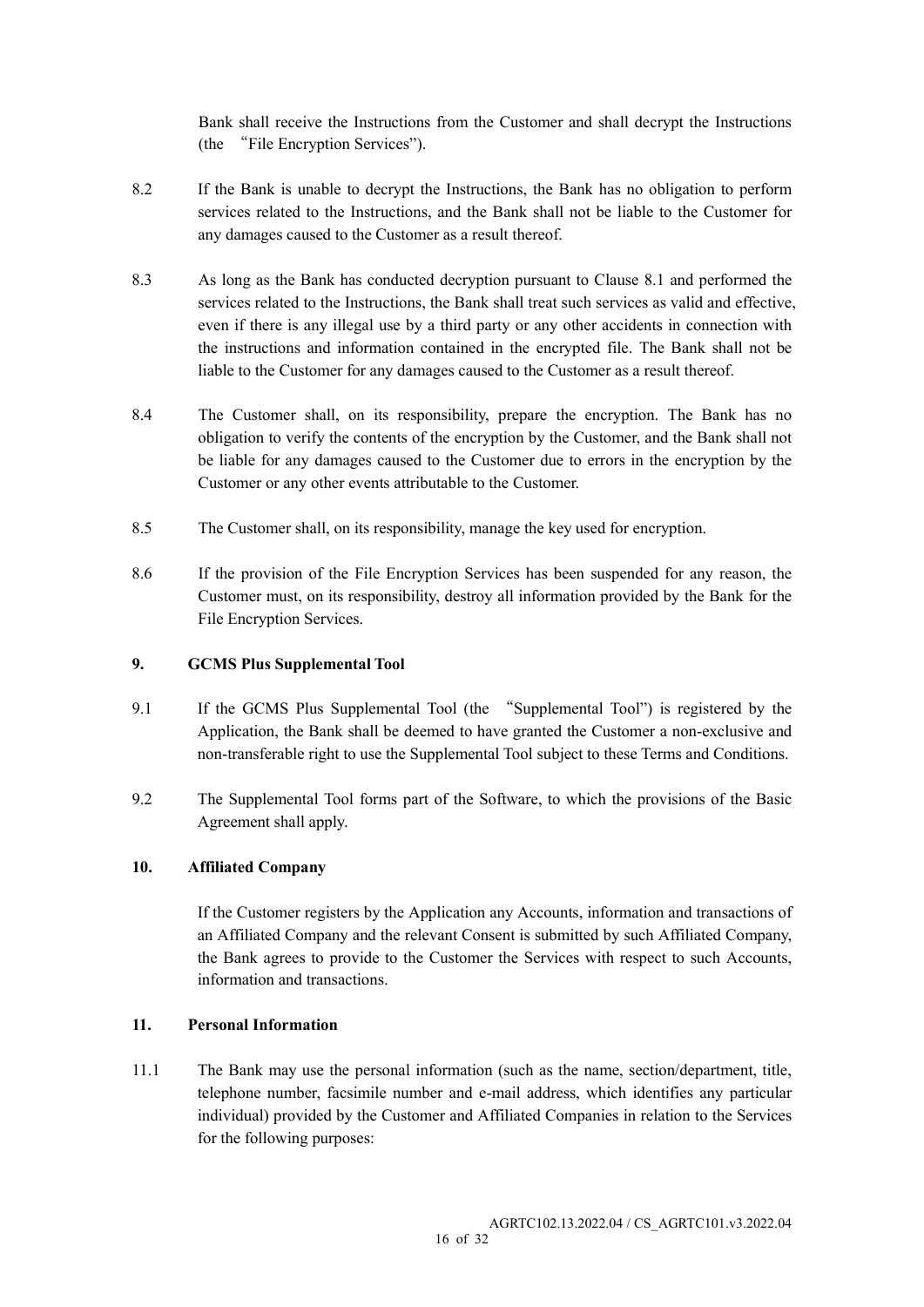- (1) to administer the application for, and implementation of, the Services;
- (2) to verify the identity of any person under all valid treaties, laws, cabinet orders, ministerial ordinances, regulations, notices, guidelines and any other laws, rules or regulations that are applicable now or hereafter and the qualification for the Services;
- (3) to make research and development for financial instruments and services, including the market research and data analysis and the questionnairing to be conducted internally by the Bank;
- (4) to propose any financial instruments and services of the Bank and its affiliated and other related companies, by direct mailing or otherwise;
- (5) to exercise the rights and to perform the obligations in accordance with applicable laws and contracts with the Customer; and
- (6) other than the foregoing, to facilitate the transactions with the Customer.
- 11.2 If and when it provides personal information of a person to the Bank, each of the Customer and the Affiliated Companies shall procure the prior written consent of such person.
- 11.3 The Bank may regard personal information of a person provided to the Bank as being consented to by such person.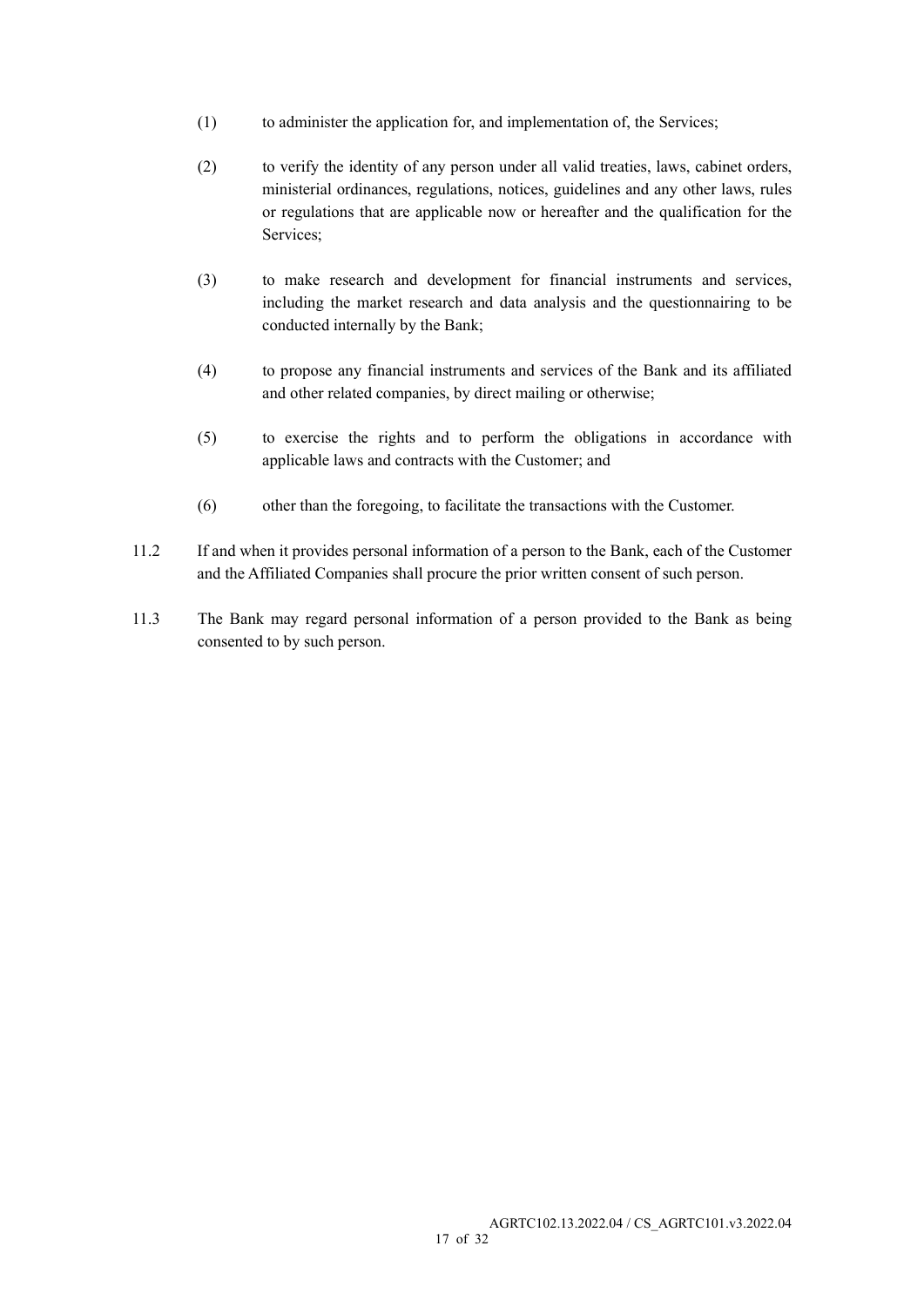#### (Japanese)

GCMS Plus 基本契約書(利用会社と銀行との間で COMSUITE 基本契約書が締結された場合、 「GCMS Plus 基本契約書」を「COMSUITE 基本契約書」と読み替える)(「基本契約書」)の 規定の他、以下に定める条件(「本規定」)が、本規定にもとづき銀行が利用会社に対して 提供するサービスに適用される。基本契約書において定義された用語は、本規定において も同様の意味を有する。

#### 第1条 (照会サービス)

- 1 利用会社がサービス申込書において以下に記載するサービスを選択し、サービス 同意書を提出した場合、銀行は、利用会社に対し、その選択に従い対象口座その 他の情報について以下のサービス(「照会サービス」)を提供する。
	- ① 口座情報照会サービス
	- ② 被仕向送金到着・入金案内照会サービス
	- ③ 取引残高照会サービス
	- ④ 計算書照会サービス
	- ⑤ 仕向送金計算書照会サービス
	- ⑥ プーリング利息計算書照会サービス
	- ⑦ その他の情報照会サービス
- 2 利用会社は、コンピューター処理上の制約その他の理由により、銀行が提供する 情報の正確性が影響を受ける場合があること、および提供される口座情報が必ず しも提供時点における最新の情報ではないことを了解する。
- 3 利用会社は、照会サービスにより提供された情報について疑義を生じた場合、(関 連会社の口座および取引にかかる情報については、当該関連会社を通じ)取引拠 点に対し直接照会を行うものとする。
- 第1条の2 (プーリング利息計算書照会サービス)

利用会社が第 1 条第 1 項第 6 号のプーリング利息計算書照会サービスを利用する場合にお いては、他の別途の合意が無い限り、以下の規定を適用する。

- ① 利用会社は、以下(a)から(d)までに該当する場合に、プーリング利息計算 書照会サービスの利用を開始することができる。
	- (a) 参加会社(口座間の資金の振替・送金等により企業グループの資金管理 を可能にする銀行所定のサービス(「プーリング・サービス」)における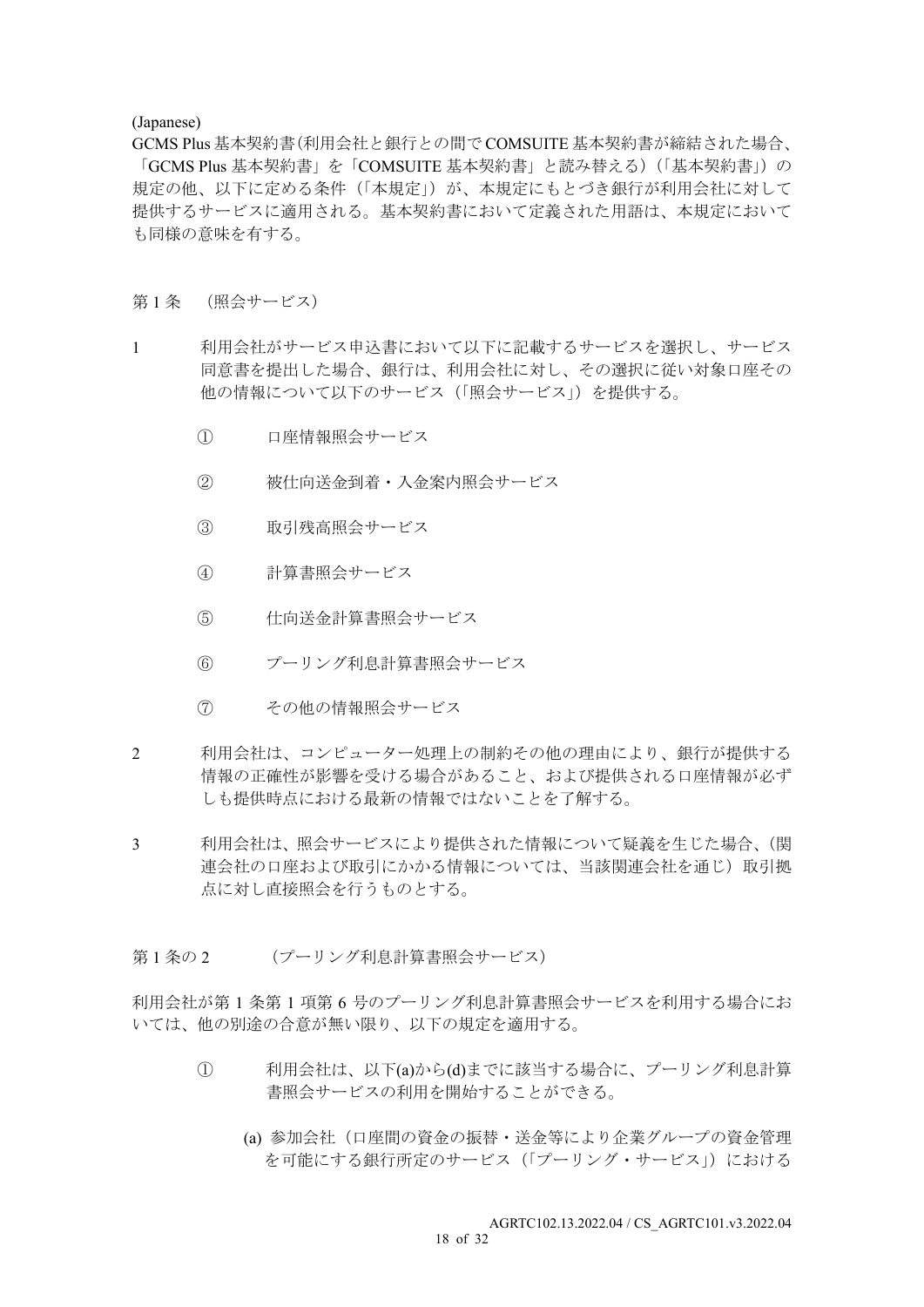参加会社をいう。以下同じ)が利用会社としてサービス申込書において プーリング利息計算書照会サービスを選択する場合においては、幹事会 社(プーリング・サービスにおける幹事会社をいう。以下同じ)が利用 会社としてサービス申込書においてかかる選択を行っている場合

- (b) 幹事会社および参加会社のいずれにも該当しない者が利用会社として サービス申込書においてプーリング利息計算書照会サービスを選択する 場合においては、幹事会社が利用会社としてサービス申込書においてか かる選択を行っている場合
- (c) (a)または(b)に定めるものの他、利用会社が、プーリング利息計算書照会 サービスの開始のために必要となる銀行所定の手続を全て完了した場合
- (d) 対象口座、取引拠点および関連会社をプーリング利息計算書照会サービ スの対象とすることについて、銀行が承認し、所定の手続きを完了した 場合
- ② 幹事会社および参加会社に係るプーリング利息計算書における対象口座 に係る口座情報、利息に関する情報、および利息の決済方法については、 幹事会社が指定するものとする。
- ③ プーリング利息計算書照会サービスの条件変更は、幹事会社のみが行う ことができる。プーリング利息計算書照会サービスの解約は、利用会社 の申入れにより行うことができ、解約により当該利用会社によるプーリ ング利息計算書照会サービスの利用は終了する。これらの場合において、 幹事会社の申入れによるプーリング利息計算書照会サービスの条件変更 または解約の効力は、プーリング・サービスにおける当該幹事会社以外 の利用会社のプーリング利息計算書照会サービスに対しても及ぶものと する。幹事会社は、当該条件変更または解約についてプーリング・サー ビスにおける当該幹事会社以外の利用会社の同意を得なければならない。 幹事会社の申入れにより、プーリング利息計算書照会サービスに係るプ ーリング・サービスが解約その他の事由により終了した場合も同様の取 扱いとする。
- ④ 利用会社は、(a)プーリング利息計算書における数字その他の記載内容が、 銀行における標準的な計算方法による計算にもとづくものであること、 (b)プーリング利息計算書における数字その他の記載内容を、利用会社が 自己の責任において確認し、利用すること、(c)本件システムの保守・管 理に必要な場合、またはサービスの変更その他合理的な理由がある場合、 銀行が、利用会社の了承を得ずに、また利用会社に事前に通知すること なくプーリング利息計算書照会サービスの利用を一時停止することがで きること、および(d)銀行が、利用会社に対し書面により 30 日の事前の通 知を行うことにより、プーリング利息計算書照会サービスを終了するこ とができることに同意する。
- ⑤ 第 1 条第 2 項に規定される他、銀行は、プーリング利息計算書における 数字その他の記載内容が正確でない場合においても、これにより利用会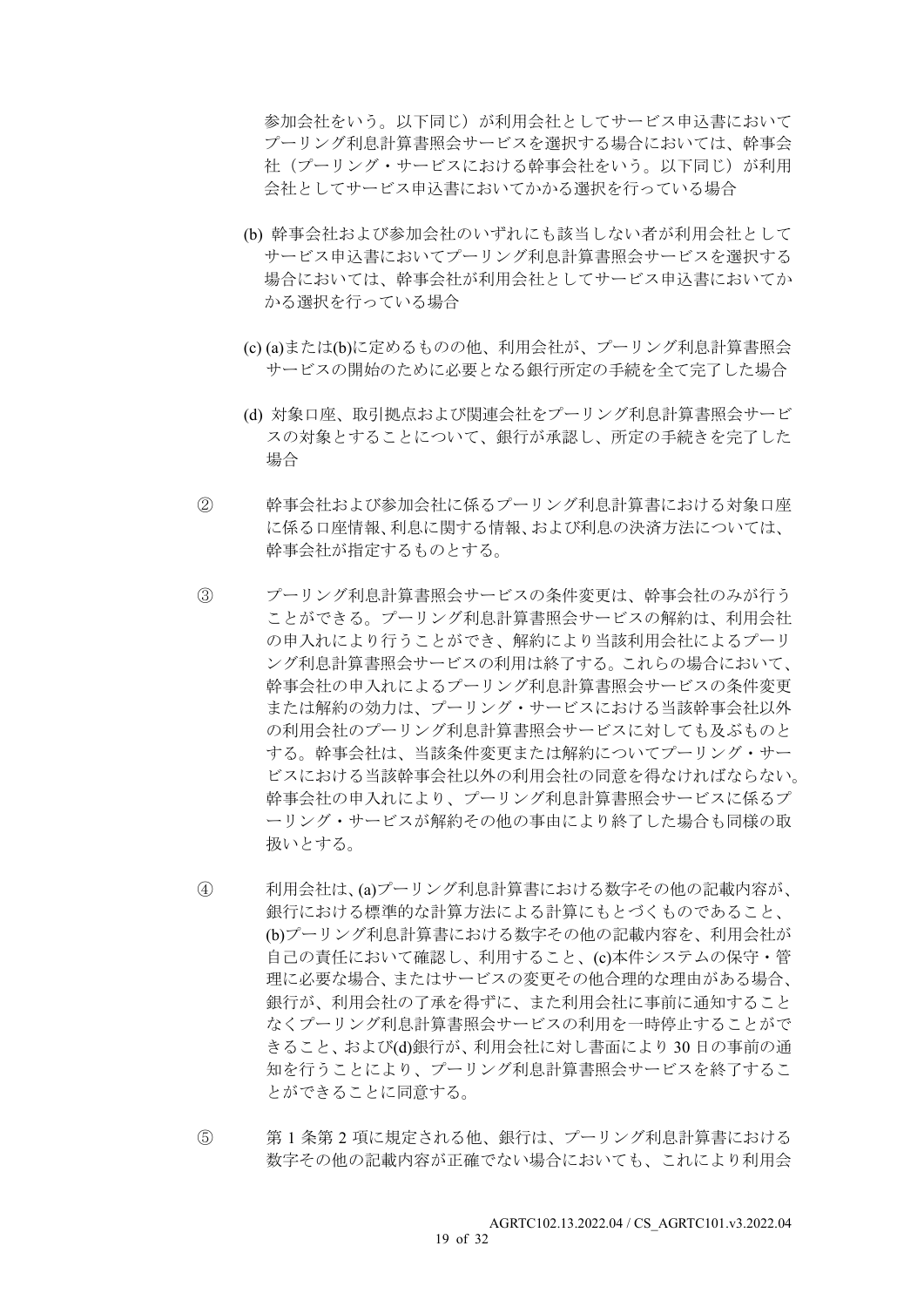社に生ずる損害につき、責任を負わない。

- 第1条の3 (バーチャルアカウントサービス)
	- ① 本規定において、以下の用語は、以下に定義する意味を有する。

「BIN」とは、「Bank Identification Number(銀行識別コード)」の略であ り、銀行が各口座を識別するために付与する番号をいう。

「バーチャルアカウントサービス」とは、利用会社がバーチャルアカウ ント番号に基づき対象口座に資金を送金した者を特定するために、顧客 ID 番号を BIN に関連付けるサービスをいう。

「バーチャルアカウント番号」とは、BIN およびこれに関連付けられた 顧客 ID 番号をいう。

「顧客ID番号」とは、利用会社が銀行所定の手続に従い、BIN に関連付 けられた番号として付与する番号をいう。

- ② 第 1 条の規定にかかわらず、利用会社がバーチャルアカウントサービス を利用する場合、本条の規定を適用する。
- ③ 利用会社がサービス申込書においてバーチャルアカウントサービスを選 択し、銀行所定の書類を提出した場合、銀行は、利用会社に対し、その 選択に従いバーチャルアカウントサービスを提供する。
- ④ 銀行は、利用会社に対して、バーチャルアカウントサービスに関連して、 自己裁量において合理的に適切とみなす方法により、対象口座への送金 明細を提出するものとする。
- ⑤ 利用会社は、次の各号すべてに該当する場合に、バーチャルアカウント サービスの利用を開始することができる。
	- (a) 利用会社が、バーチャルアカウントサービスの開始のために必要と なる銀行所定の手続を全て完了した場合
	- (b) 対象口座をバーチャルアカウントサービスの対象とすることについ て、銀行が承認し、所定の手続きを完了した場合
- ⑥ 利用会社は、コンピューター処理上の制約その他の理由により、銀行が 提供する情報の正確性が影響を受ける場合があること、および提供され る情報が必ずしも提供時点における最新の情報ではないことを了解する。
- ⑦ 利用会社は、バーチャルアカウントサービスにより提供された情報につ いて疑義を生じた場合、(関連会社にかかる情報については、当該関連会 社を通じ)取引拠点に対し直接照会を行うものとする。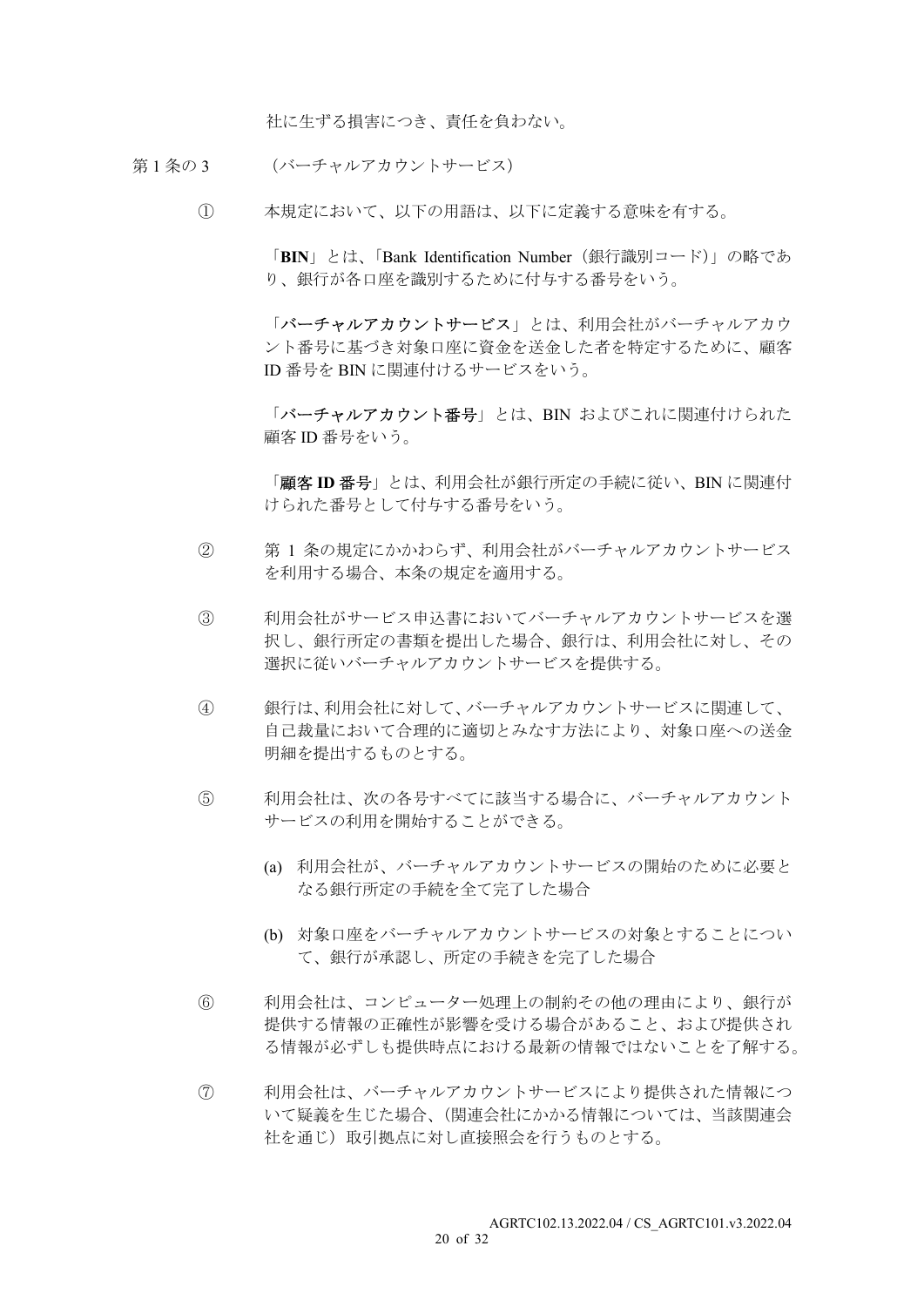第2条 (送金サービス)

- 1 利用会社が、サービス申込書において送金サービスを選択し、サービス同意書を 提出した場合、銀行は、利用会社に対し、その選択に従い対象口座から他の口座 への送金その他の資金移動(「送金等」)にかかるサービス(「送金サービス」)を 提供する。
- 2 利用会社または関連会社が銀行に保有する対象口座につき利用会社が送金サービ スを利用する場合、以下の規定を適用する。
	- ① 銀行は、送金等の実施につき、小切手または払戻請求書および預金通帳を 徴求することなく、送金等にかかる金額(送金手数料、電信料、ハンドリ ング・コミッション、支払銀行手数料、中継銀行手数料等を含む)を対象 口座より引落とすことができる。利用会社が銀行に対して送った送金等指 図の取消・訂正にかかる手数料も同様の取り扱いとする。
	- ② 送金等は、銀行の本支店および関係金融機関を通じて実施される。利用会 社は、送金等の実施の手段・方法(経路、関係金融機関との連絡の方法等) については、銀行の合理的な判断に一任する。送金等の実施または送金等 にかかる支払を行う場合、銀行および関係金融機関は、利用会社の指示に 含まれる銀行コード(Bank Code)及び口座番号その他アルファベット/カ ナ文字/数字による指示を信頼することができる。銀行の故意または重過 失による場合を除き、(i)銀行は、かかる識別情報による指示と指定された 当事者の不一致より利用会社に生じた損害につき責任を負わないものとし、 (ii)利用会社は、これにより銀行が被るすべての損害を銀行に補償しなけれ ばならない。
	- ③ 利用会社は、送金サービスが関係各国の法令、規則、慣習および銀行およ び関係金融機関の定めるところに従って提供されることに同意する。また、 利用会社は、送金サービスにおける送金通貨が支払地の通貨と異なる場合 には、受取人に対する支払通貨および為替相場については、関係各国の法 令、規則、慣習および銀行および関係金融機関の定めるところに従って取 扱われることに同意する。
	- ④ 基本契約書および本規定に規定のない事項については、銀行が同種の取引 に一般的に適用する銀行の外国送金規定および内国送金規定その他の取引 条件を適用する。
	- ⑥ 利用会社または関連会社は、送金等の実施につき、関係監督官庁その他 公的機関、条約、法令、規則、慣習、国際的な規制もしくは合意等の要 請がある場合には、(a)銀行が利用会社または関連会社の名前、住所、対 象口座の口座番号その他送金等依頼人を特定するために必要な情報を送 金等に付記し、またはその他の方法により提供することおよび(b)送金等 受取人の名称、住所、口座番号その他送金等受取人を特定するために必 要な情報を銀行に提供することに同意する。
- 3 利用会社または関連会社が銀行以外の関係金融機関に保有する対象口座につき利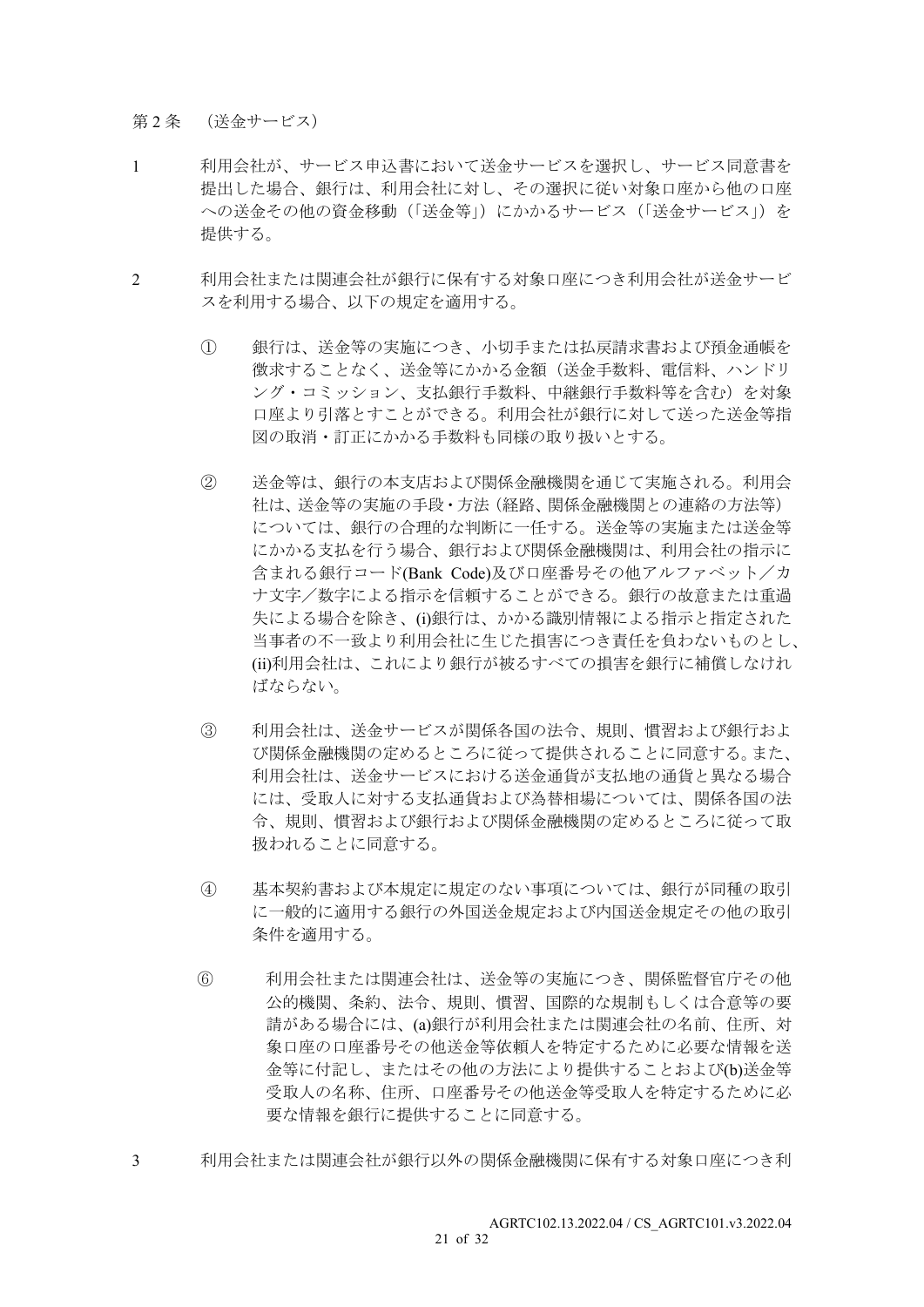用会社が送金サービスを利用する場合、以下の規定を適用する。

- ① 銀行以外の関係金融機関に保有されている対象口座からの送金 等は、銀行が当該関係金融機関に対し送金等指図を送信することに より行う。利用会社は、送金等指図の伝達の手段および方法につい ては、銀行に一任する。送金等の実施または送金等にかかる支払を 行う場合、銀行および関係金融機関は、利用会社の指示に含まれる 銀行コード(Bank Code)及び口座番号その他アルファベット/カナ文 字/数字による指示を信頼することができる。銀行の故意または重 過失による場合を除き、(i)銀行は、かかる識別情報による指示と指 定された当事者の不一致により利用会社に生じた損害つき責任を負 わないものとし、(ii)利用会社は、これにより銀行が被るすべての損 害を銀行に補償しなければならない。
- ② 本第 3 項にもとづく銀行の義務は、送金等指図を対象口座が所在する関係 金融機関に送信することに限定される。銀行は、当該関係金融機関の送金 等の実施について責任を負わない。
- ③ 利用会社は、送金サービスが関係各国の法令、規則、慣習および銀行およ び関係金融機関の定めるところに従って実施されることに同意する。また、 利用会社は、送金サービスにおける送金通貨が支払地の通貨と異なる場合 には、受取人に対する支払通貨および為替相場については、関係各国の法 令、規則、慣習および銀行および関係金融機関の定めるところに従って取 扱われることに同意する。
- ④ 基本契約書および本規定に規定のない事項については、銀行が同種の取引 に一般的に適用する銀行の外国送金規定その他の取引条件を適用する。
- 4 銀行が定める受付締切時刻以前に受信された送金サービスの指示については、銀 行は、遅滞なく送金等の実施または送金等指図の送信を実施するため最善の努力 を行う。
- 5 利用会社は、次の各号に定める場合、銀行からの通知の有無にかかわらず、送金 等が実施されない場合があることを了承する。
	- ① 対象口座における利用可能な資金が送金等に必要な金額に不足する場合
	- ② 対象口座における資金につき担保権の設定、差押等がなされ、処分が制限 または禁止されている場合
	- ③ 送金サービスの指示が銀行の定める条件を充足しない場合
	- ④ 送金サービスの指示の内容が不明瞭な場合、またはその内容に矛盾、欠落 等がある場合
	- ⑤ 送金サービスの指示が利用会社の授権にもとづかない可能性があると銀行 が認める場合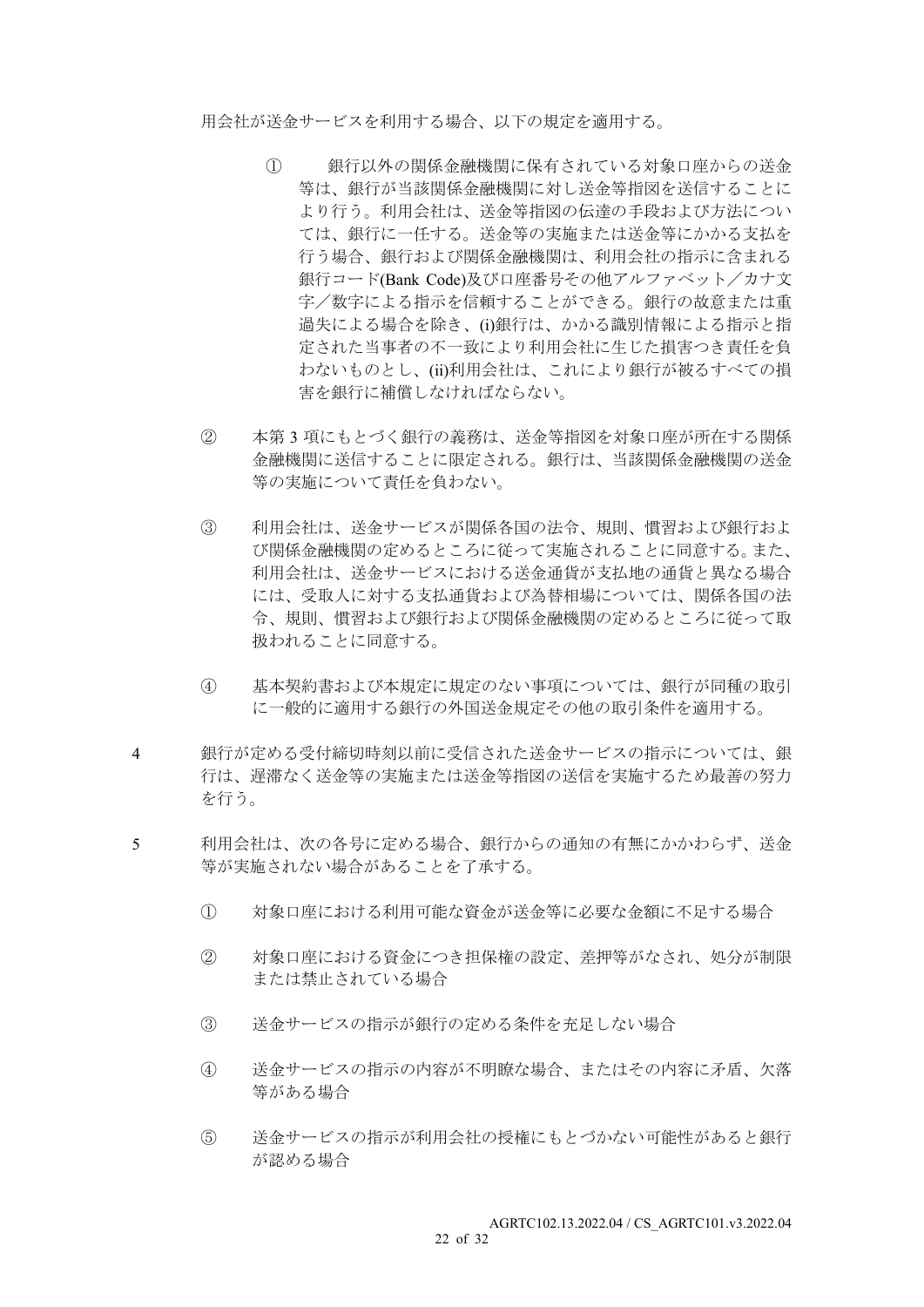- ⑥ 送金等を実施することが法令に抵触する可能性がある場合
- ⑦ 送金受取人の口座保有銀行(またはその支店)と対象口座保有取引拠点と の間にコルレス関係がない場合
- ⑧ その他送金等の実施を困難または不可能とする事由を生じた場合
- 6 利用会社は、銀行が送金サービスの指示を受領した後は、かかる指示を取消また は訂正する権利を有しない。利用会社が送金サービスの指示を行った後に当該指 示の取消もしくは訂正または実行された送金等の組戻を銀行に依頼する場合には、 銀行所定の方法により申し入れるものとする。利用会社は、関係金融機関の関与 その他の事由により、送金等の組戻が実施できない場合があることおよび関係金 融機関の手数料その他の費用が請求され、または送金金額から差引かれる場合が あることを了解する。利用会社は、送金等の組戻の手段・方法(経路、通貨、為 替相場等)につき銀行に一任する。
- 7 送金等の組戻にかかる費用(組戻が実際に行われない場合に生じる費用を含む) は、利用会社の負担とする。利用会社は、送金等の組戻に関し銀行に生じる損害 (組戻が実際に行われない場合に生じる損害を含む)を銀行に対し補償しなけれ ばならない。銀行は、利用会社に生じたかかる損害を賠償する義務を負わない。 また、銀行は、小切手または払戻請求書および通帳を徴求することなく、かかる 費用および損害に相当する金額を対象口座より引落すことができる。
- 8 銀行は、銀行の企業組織再編が行われたとしても、原則として、送金サービスの 提供を受ける利用会社に対して、当該サービスの提供を継続するものとする。但 し、銀行が、銀行の企業組織再編により当該利用会社に対して当該サービスの提 供ができなくなる場合、当該利用会社にその旨を直ちに通知しなければならない。
- 第3条 (ファイル転送サービス)
- 1 利用会社が、サービス申込書においてファイル転送を選択し、サービス同意書を 提出した場合、銀行は、利用会社に対し、ファイル転送機能を通じた送金サービ ス(「ファイル転送サービス」)を提供する。
- 2 利用会社は、ファイル転送機能を通じて、銀行所定の処理依頼データ(「処理依頼 データ」)を銀行に送信する。利用会社は、処理依頼データを送信した場合、直ち に銀行が指定する方法により当該処理依頼データを送信したことを銀行に連絡し なければならない。かかる連絡がなされ、銀行が当該処理依頼データの内容を了 知した時点において、当該処理依頼データが確定するものとする。
- 3 ファイル転送サービスにかかる送金の実施については、以下の規定を適用する。
	- ① 銀行は、送金の実施につき、小切手または払戻請求書および預金通帳を徴 求することなく、送金にかかる金額(送金手数料等を含む)を利用会社が 処理依頼データにおいて指定する口座(「決済口座」)より引落とすことが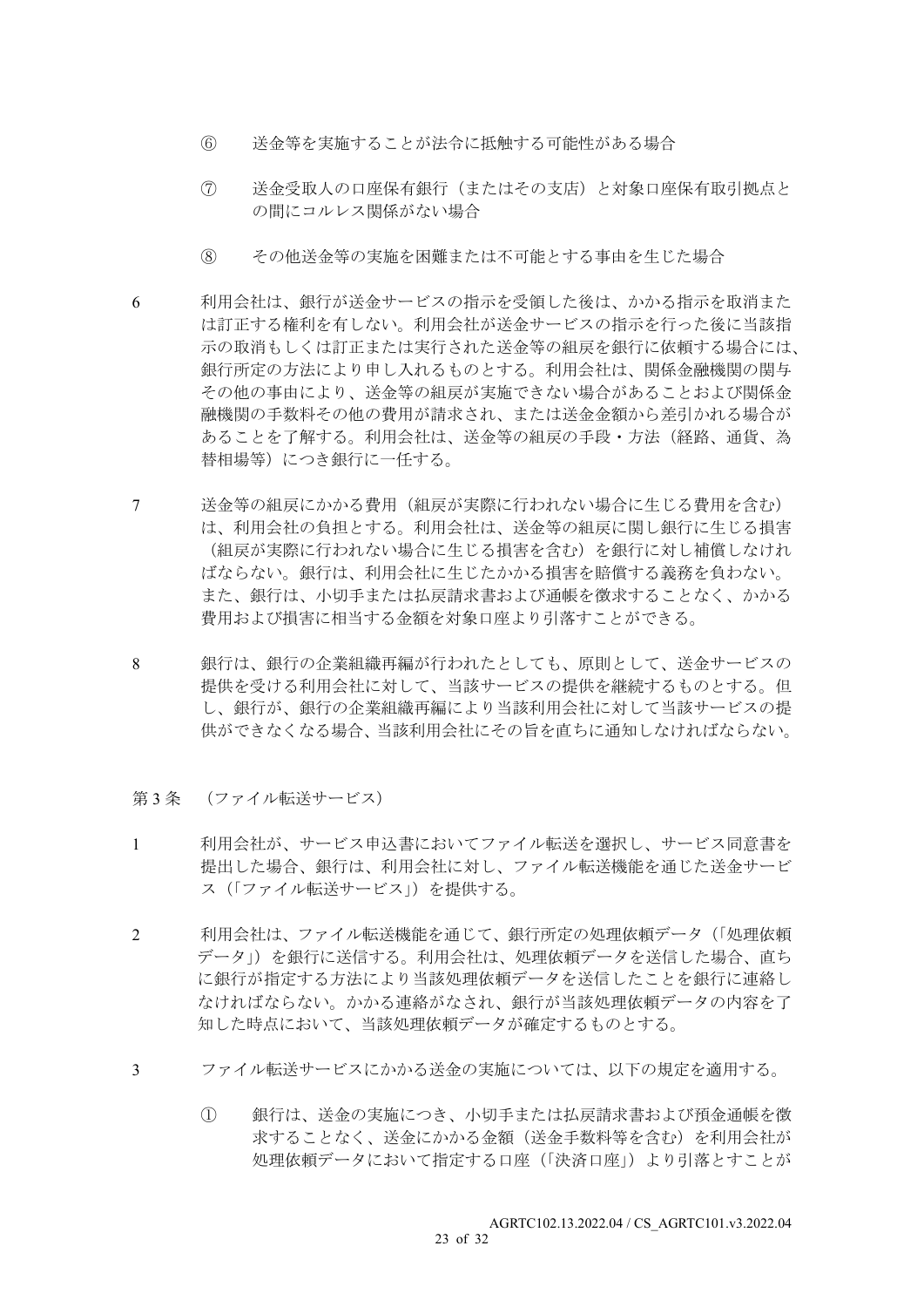できる。

- ② 第 2 条第 2 項第 2 号ないし 5 号(但し、(ⅰ)「送金等」を「ファイル転送 サービスにかかる送金」、(ⅱ)「対象口座」を「決済口座」と読み替える)
- ③ 利用会社は、ファイル転送機能による送金金額の合計額の表示が便宜上の ものであることを了解する。銀行は、ファイル転送機能により送信された 添付ファイルに含まれるデータにもとづきファイル転送サービスを行うも のをする。銀行は、かかる添付ファイルに含まれるデータの内容につき確 認する義務を負わない。
- 4 ファイル転送サービスの指示は、銀行が別途定める受付締切時刻以前になされな ければならない。受付締切時刻以前に受信されたファイル転送サービスの指示に ついては、銀行は、遅滞なく送金を実施するため最善の努力を行う。
- 5 利用会社は、ファイル転送サービスの指示の内容が不明瞭な場合、またはその内 容に矛盾、欠落等がある場合(処理依頼データの件数および送金金額合計額が利 用会社が入力した GCMS Plus の画面上の件数および送金金額合計額と一致しない 場合等を含む)、銀行からの通知の有無にかかわらず、送金が実施されない場合が あることを了承する。
- 6 ファイル転送サービスにかかる送金の実施については、本条の規定を適用する他、 第2条第5 項ないし第7 項を準用する(但し、(i)「送金等」を「ファイル転送サ ービスにかかる送金」、(ⅱ)「対象口座」を「決済口座」、(ⅲ)「送金サービス」を 「ファイル転送サービス」と読み替える)。
- 7 利用会社は、ファイル転送機能を通じ、各取引拠点が提供する送金以外のサービ スを利用することができる。かかるサービスの提供については、当該取引拠点が ウェブ画面上に掲載するサービス規定が適用されるものとする。
- 第 4 条 (定期預金サービス)
- 1 利用会社がサービス申込書において定期預金を選択し、サービス同意書を提出し た場合、銀行は、対象口座より資金を引落とし、取引拠点(「口座店」)において、 対象口座と同一の名義の定期預金を作成するサービス(「定期預金サービス」)を 提供する。
- 2 利用会社は、次の各号すべてに該当する場合に、定期預金サービスの利用を開始 することができる。
	- ① 利用会社または関連会社が、定期預金にかかる口座の開設その他口座店が 定める手続を完了した場合
	- ② 対象口座、口座店および関連会社を定期預金サービスの対象とすることに ついて銀行が承認し、所定の手続を完了した場合
- 3 銀行は、銀行が定める受付締切時刻以前に受信された定期預金サービスの指示に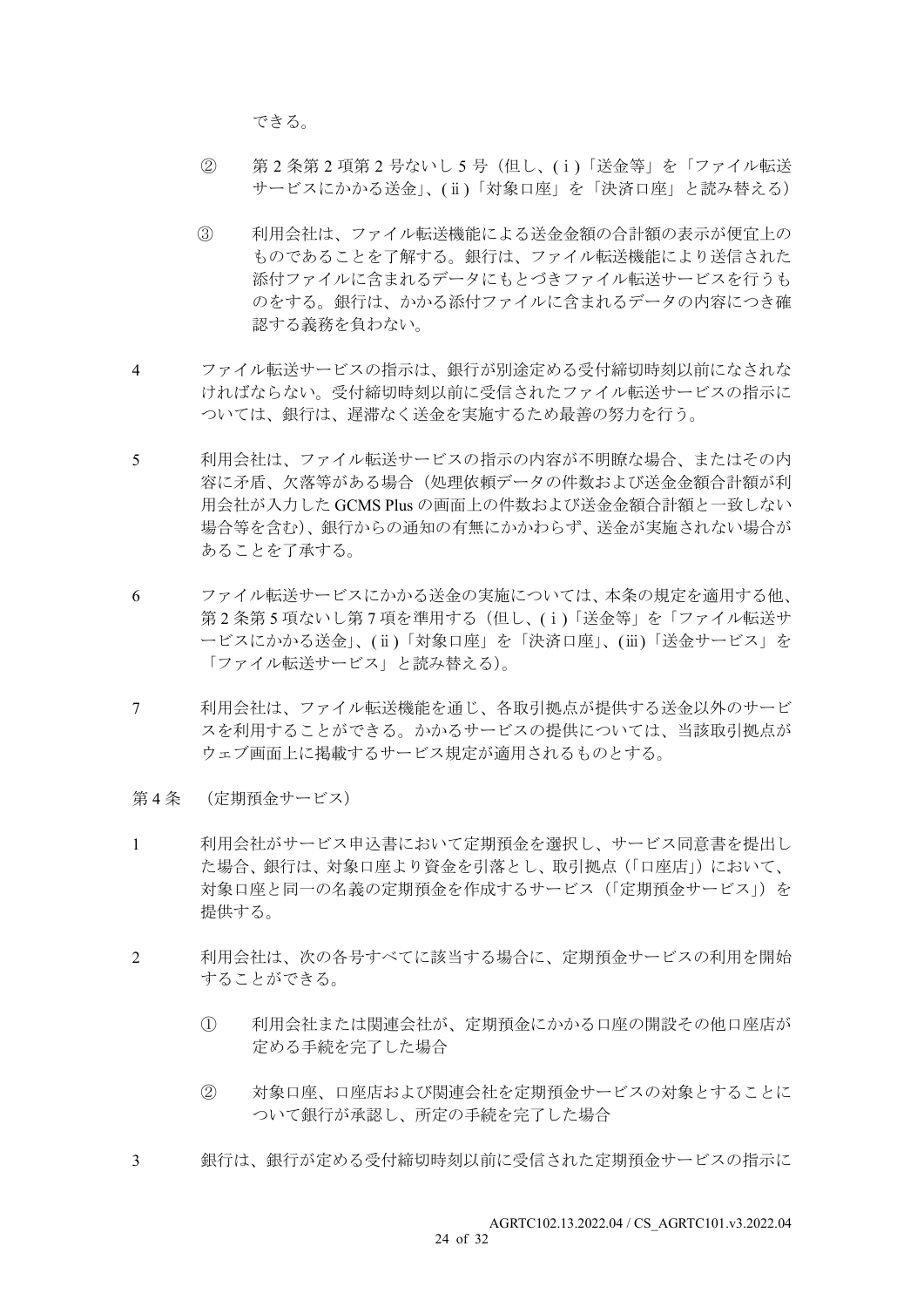ついては、指定された日において定期預金を作成するため最善の努力を行う。

- 4 利用会社は、定期預金サービスにもとづき作成される定期預金の利率については、 他に別途特定の合意が無い限り、金額、期間、通貨、預入日その他の条件により、 銀行が他の同種の取引に適用する利率を適用することを了解する。
- 5 利用会社は、指定した定期預金の満期日が口座店の銀行休業日に該当する場合銀 行が当該満期日を口座店所在国の法令、規則、慣習および銀行の定めるところに 従って、その直前または直後の口座店の銀行窓口営業日に変更して定期預金を作 成することがあることを了解する。
- 6 銀行は、定期預金サービスにもとづき作成された定期預金の満期日において、担 保権の設定、差押その他当該定期預金の払戻を阻害する事由がない限り、定期預 金作成時の指示あるいは満期日直前の指示に従って対象口座に元金および利息 (但し、銀行は、法令にもとづき源泉税を差引くことができる)を入金する(利 用会社から銀行に別途元利金の取り扱いに関し指示がある場合を除く)。但し、銀 行は、当該定期預金の払戻につき利用会社または関連会社による証書または通帳 の呈示その他の手続が必要な場合、利用会社または関連会社がかかる手続を履行 しない限り、当該定期預金の払戻を行う必要はない。
- 7 利用会社は対象口座の通貨と利用会社が指定する定期預金の通貨が異なる場合、 適用される為替相場につき、口座店所在国の法令、規則、慣習および銀行の定め るところに従って取扱われることに同意する。
- 8 利用会社は、次の各号に定める場合、銀行からの通知の有無にかかわらず、定期 預金が作成されない場合があることを了承する。定期預金が作成されないことに より生じた損害は、利用会社が負担する。
	- ① 利用会社または関連会社による必要な届出その他の手続がなされていない場 合、または銀行が対象口座もしくは口座店につき定期預金サービスの利用を 認めていない場合
	- ② 対象口座における利用可能な資金が定期預金の金額に不足する場合
	- ③ 対象口座における資金につき担保権の設定、差押等がなされ、処分が制限ま たは禁止されている場合
	- ④ 定期預金サービスの指示が口座店の定める条件を充足しない場合、または銀 行の定める受付締切時刻以後に指示が受信された場合
	- ⑤ 定期預金サービスの指示の内容が不明瞭な場合、またはその内容に矛盾、欠 落等がある場合
	- ⑥ 定期預金サービスの指示が利用会社の授権にもとづかない可能性があると銀 行が認める場合
	- ⑦ 定期預金の作成が法令に抵触する可能性がある場合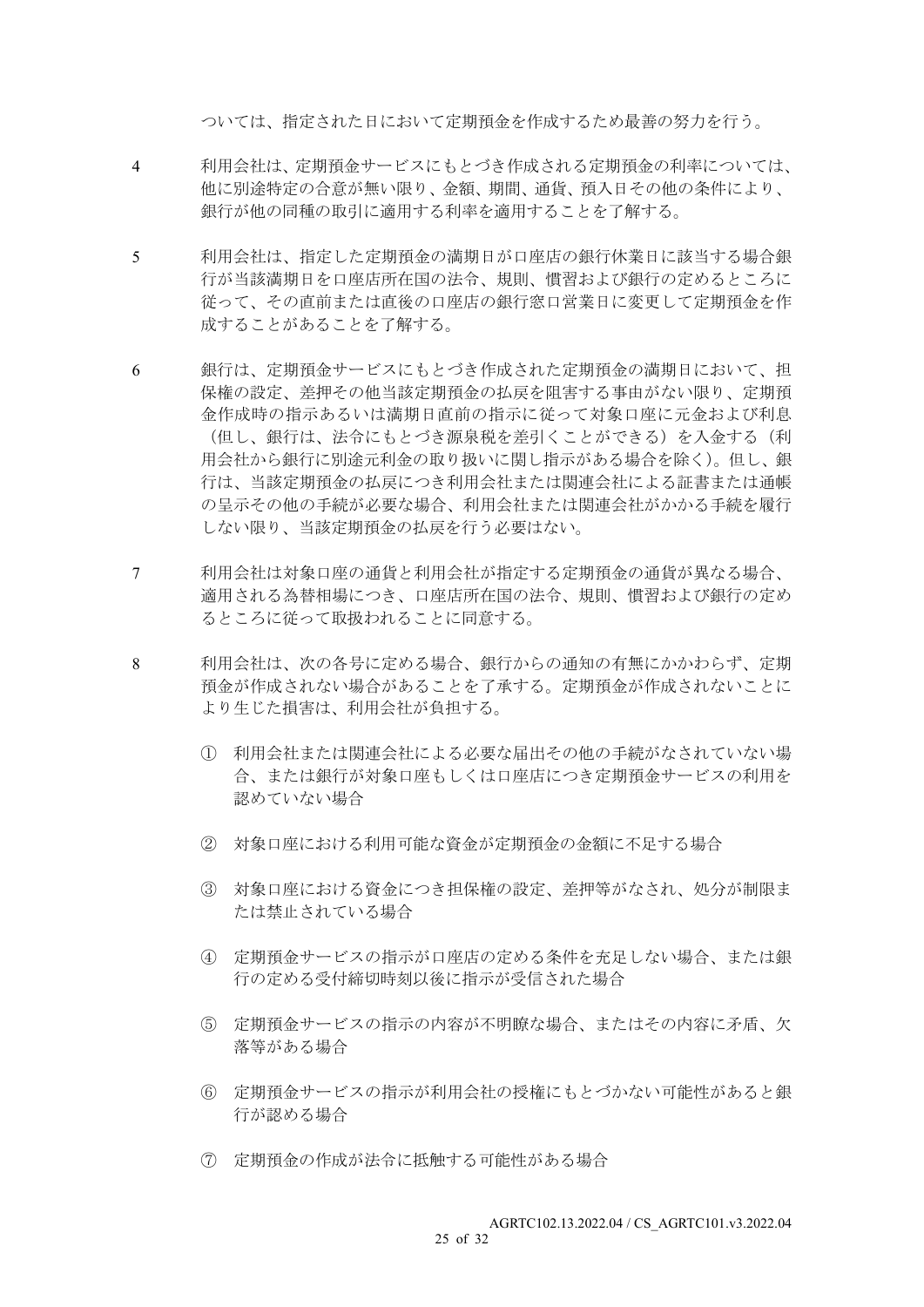- ⑧ その他定期預金の作成を困難または不可能とする事由を生じた場合
- 9 利用会社は、銀行が定期預金サービスの指示を受領した後は、かかる指示を取消 または訂正する権利を有しない。利用会社が定期預金サービスの指示を行った後 に当該指示の取消もしくは訂正または作成された定期預金の満期前解約を銀行に 依頼する場合には、銀行所定の方式により申し入れるものとする。利用会社は、 かかる満期前解約の実施は銀行の任意であることを了解する。
- 10 基本契約書および本規定に規定のない事項については、銀行が同種の取引に一般 的に適用する銀行の取引条件を適用する。
- 第5条 (受取人宛通知サービス)
- 1 利用会社が送金サービスと併せて受取人宛通知サービスを選択した場合、銀行は、 利用会社の指示にもとづき送金受取人のメールアドレス(「通知先メールアドレ ス」)宛に振込通知を電子メール(「振込通知メール」)にて送信するサービス(「受 取人宛通知サービス」)を提供する。
- 2 利用会社は、通知先メールアドレスの所持者(「メール受取人」)が送金受取人の 従業員等の個人である場合、以下の事項を遵守することを確約する。
	- ① 直接または関連会社を通じ、メール受取人に対し、あらかじめ、振込通 知メールの送信を目的として通知先メールアドレスを銀行に提供する旨 を通知し、書面その他の方法により同意を得ること(銀行は、かかる同 意が得られたことを前提に受取人宛通知サービスを提供することができ る)。
	- ② 利用会社は、メール受取人から、通知先メールアドレスの使用の停止を 求められた場合、直ちに当該通知先メールアドレスの使用を停止するこ と。
- 3 銀行は、利用会社により提供された通知先メールアドレスを振込通知メールの送 信以外に利用しない。
- 4 銀行は、メール受取人その他の第三者より、振込通知メール発信停止の要請を受 領した場合、遅滞なく書面により利用会社に通知し、利用会社に対し当該通知先 メールアドレスの使用中止を求めることができる。利用会社は、通知先メールア ドレスの使用中止を求められた場合、理由の如何を問わず当該通知先メールアド レスの使用を直ちに停止する。銀行は、メール受取人その他の第三者からの発信 停止要請が止まらない場合、自らの判断で当該利用会社に対する受取人宛通知サ ービスを全て停止することができる。
- 5 利用会社は、受取人宛通知サービスの実施に関し、以下の事項を了承する。
	- ① 銀行は、利用会社が指定した通知先メールアドレスに送信するものとし、 受取人の同一性につき確認する義務を負わない。
	- ② 銀行は、振込通知メールの受信を確認する義務を負わない。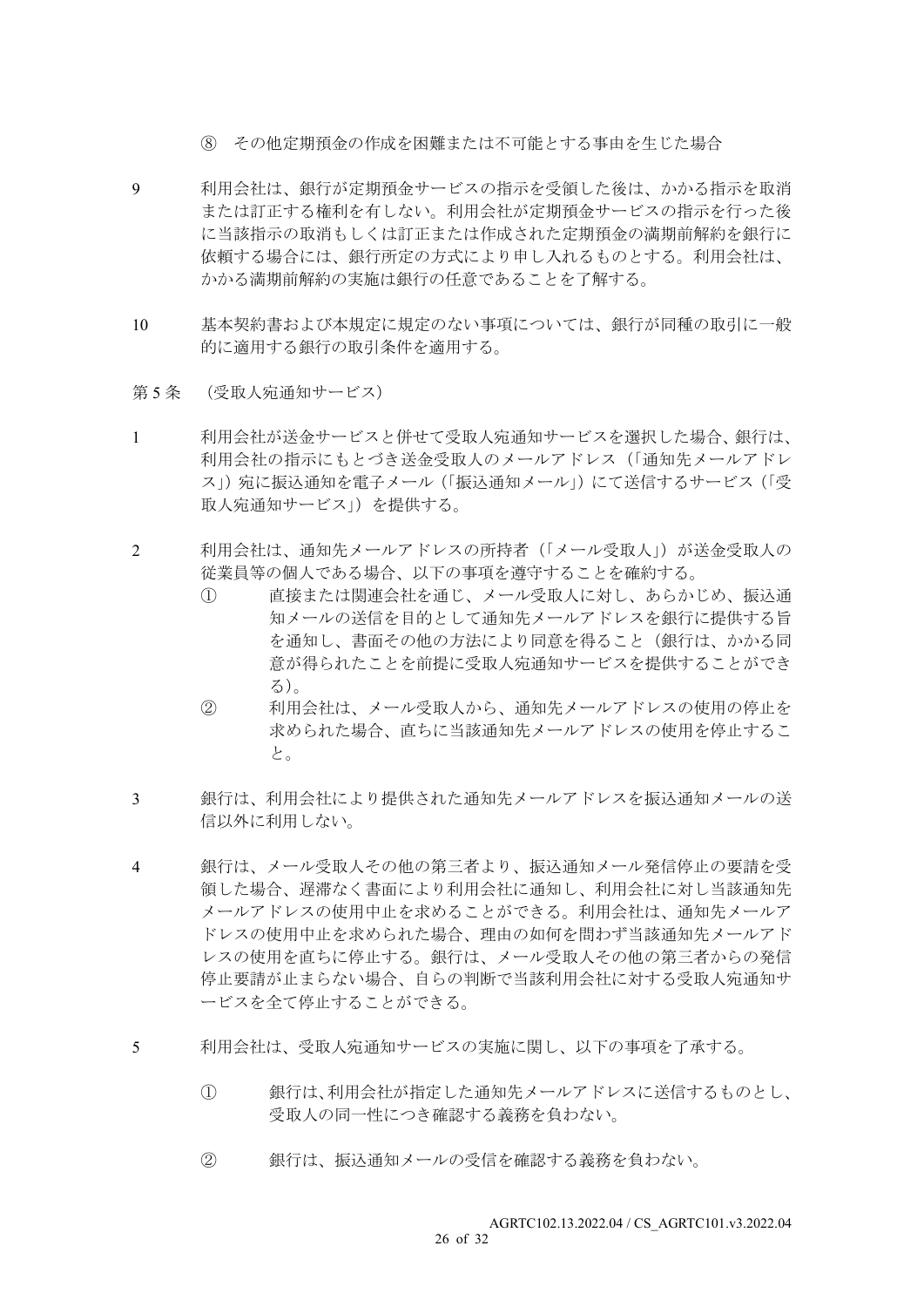- ③ 振込通知メールについては、パスワード保護および暗号化等のセキュリ ティー対策は行われず、銀行は、この点に関し責任を負わない。
- ④ 銀行は、利用会社により提供された通知先メールアドレスが正確でない 場合においても、これにより生じる情報漏えい等の事故につき、責任を 負わない。
- ⑤ 銀行は、振込通知メールの受取人からの照会に対応する義務を負わず、利用 会社は、自己の責任において対応を行わなければならない。
- ⑥ 銀行は、振込通知メールが受信されない場合においても、再送信する義務を 負わない。
- ⑦ 銀行は、システム処理上の理由により、振込通知メールの送信時刻を保 証するものではない。
- 第 6 条 (SEPA ダイレクトデビットサービス)
- 1 利用会社が、サービス申込書において SEPA ダイレクトデビットサービスを選択 し、サービス同意書を提出した場合、銀行は、利用会社に対し、その指示に従い、 支払人(Payment Services Directive および European Payments Council が定めるルー ル(その改正 Directive および改正ルールを含む。「本ルール」)に定義される Debtor をいう。以下同じ。)の口座(「支払人口座」)から対象口座への SEPA Direct Debit (本ルールに定義される。以下同じ。)による資金の取立・回収(「SEPA ダイレク トデビット」)を行うサービス (「SEPA ダイレクトデビットサービス」)を提供す る。
- 2 利用会社が SEPA ダイレクトデビットサービスを利用する場合、利用会社または関 連会社は、SEPA ダイレクトデビットの実施に必要で、かつ有効なマンデート(本 ルールに定義される Mandate をいう。以下同じ。)を支払人から取得していなけれ ばならない。また、利用会社および関連会社は、かかるマンデートが取得されて いない場合、SEPA ダイレクトデビットサービスが提供されない場合があることを 了承する。利用会社は、SEPA ダイレクトデビットサービスの実施に必要なマンデ ートに関する情報(マンデート ID 等)(「マンデート情報」)を、SEPA ダイレクト デビットの指示の一内容として、銀行に提供する。利用会社は、利用会社の指示 に含まれるマンデート情報の不備により銀行が被るすべての損害を銀行に補償し なければならない。
- 3 利用会社または関連会社が銀行に保有する対象口座につき利用会社が SEPA ダイ レクトデビットサービスを利用する場合、以下の規定を適用する。
	- ① 銀行は、SEPA ダイレクトデビットの実施につき、小切手または払戻請求書 および預金通帳を徴求することなく、SEPA ダイレクトデビットにかかる手 数料を対象口座より引落とすことができる。利用会社が銀行に対して送っ た SEPA ダイレクトデビットの指示の取消・訂正にかかる手数料も同様の 取り扱いとする。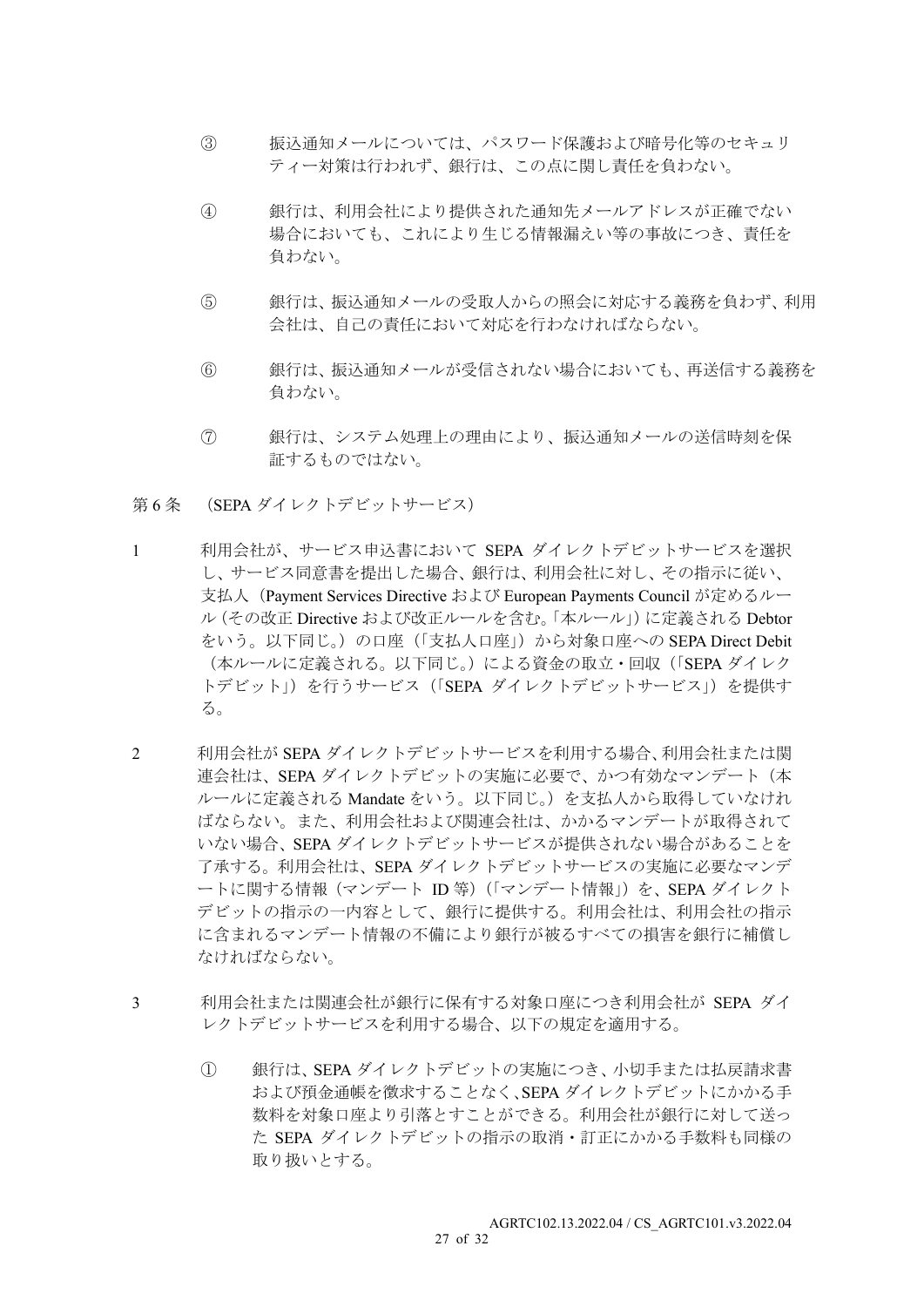- ② SEPA ダイレクトデビットは、銀行の本支店および関係金融機関を通じて実 施される。利用会社は、SEPA ダイレクトデビット実施の手段・方法(経路、 関係金融機関との連絡の方法および Clearing and Settlement Mechanism(本 ルールに定義される。以下「CSM」)の選択等)については、銀行に一任す る。SEPA ダイレクトデビットを実施する場合、銀行および関係金融機関は、 利用会社の指示に含まれる口座番号(IBAN (本ルールに定義される。以 下同じ。))その他アルファベット/数字による指示を信頼することができ る。利用会社は、かかる識別情報による指示と指定された当事者の不一致 につき責任を負うものとし、これにより銀行が被るすべての損害を銀行に 補償しなければならない。
- ③ 利用会社は、SEPA ダイレクトデビットサービスが本ルールその他の SEPA Direct Debit に一般的に適用される条件(「SEPA Direct Debit 関連規定」)、関 係各国の法令、規則、慣習ならびに銀行および関係金融機関の定めるとこ ろに従って実施されることに同意する。
- ④ 基本契約書および本規定に規定のない事項については、銀行が同種の取引 に一般的に適用する銀行の SEPA Direct Debit に係る規定およびその他の取 引条件を適用する。
- ⑤ 利用会社または関連会社は、SEPA ダイレクトデビットの実施につき、関係 監督官庁その他公的機関、条約、法令、規則、慣習、国際的な規制もしく は合意等の要請がある場合には、(a)銀行が利用会社または関連会社の名前、 住所、対象口座の口座番号その他受取人(本ルールに定義される Creditor をいう。以下同じ。)を特定するために必要な情報を SEPA ダイレクトデビ ットの指示に付記し、またはその他の方法により提供することおよび(b)支 払人の名称、住所、口座番号その他支払人を特定するために必要な情報を 銀行に提供することに同意する。
- 4 利用会社または関連会社が銀行以外の関係金融機関に保有する対象口座につき利 用会社が SEPA ダイレクトデビットサービスを利用する場合、以下の規定を適用 する。
	- ① 銀行以外の関係金融機関に保有されている対象口座にかかる SEPA ダイレ クトデビットの実施は、銀行が当該関係金融機関に対し SEPA ダイレクト デビットの指示を送信することにより行う。利用会社は、SEPA ダイレクト デビットの指示の伝達の手段および方法については、銀行に一任する。 SEPA ダイレクトデビットを実施する場合、銀行および関係金融機関は、利 用会社の指示に含まれる口座番号(IBAN)その他アルファベット/数字に よる指示を信頼することができる。利用会社は、かかる識別情報による指 示と指定された当事者の不一致につき責任を負うものとし、これにより銀 行が被るすべての損害を銀行に補償しなければならない。
	- ② 本第 4 項にもとづく銀行の義務は、SEPA ダイレクトデビットの指示を対象 口座が所在する関係金融機関に送信することに限定される。銀行は、当該 関係金融機関のSEPAダイレクトデビットの実施について責任を負わない。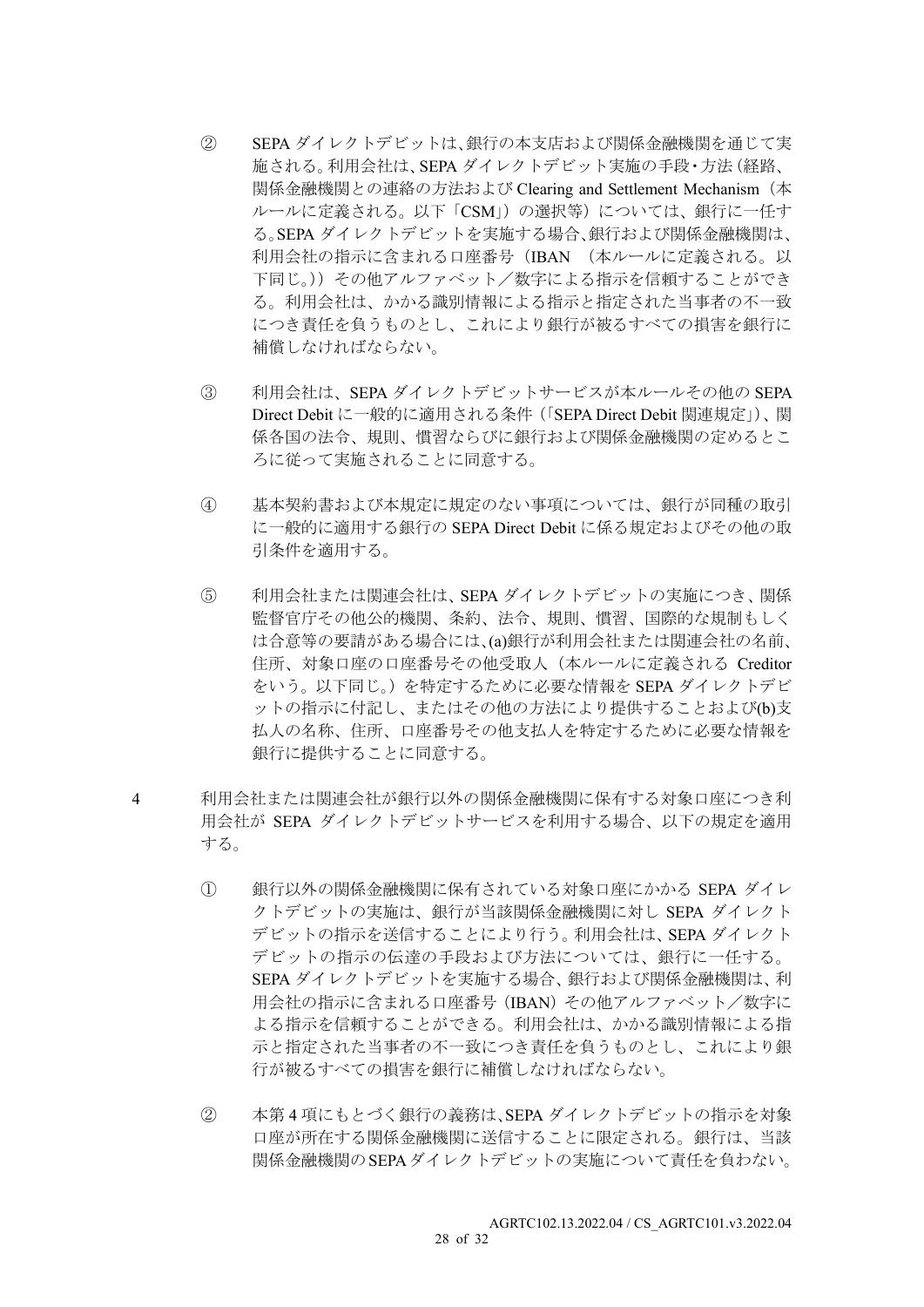- ③ 利用会社は、SEPA ダイレクトデビットサービスが SEPA Direct Debit 関連規 定、関係各国の法令、規則、慣習ならびに銀行および関係金融機関の定め るところに従って実施されることに同意する。
- ④ 基本契約書および本規定に規定のない事項については、銀行が同種の取引 に一般的に適用する銀行の SEPA Direct Debit に係る規定およびその他の取 引条件を適用する。
- 5 銀行が定める受付締切時刻以前に受信された SEPA ダイレクトデビットサービス の指示については、銀行は、遅滞なく SEPA ダイレクトデビットの実施または SEPA ダイレクトデビットの指示の送信を実施するため最善の努力を行う。
- 6 利用会社は、次の各号に定める場合、銀行からの通知の有無にかかわらず、SEPA ダイレクトデビットが実施されない場合、または、SEPA ダイレクトデビットによ る取立・回収資金が組み戻される場合があることを了承する。
	- ① 支払人口座における利用可能な資金が SEPA ダイレクトデビットに必要な 金額に不足する場合
	- ② 支払人口座における資金につき担保権の設定、差押等がなされ、処分が制 限または禁止されている場合
	- ③ SEPA ダイレクトデビットサービスの指示が銀行の定める条件を充足しな い場合
	- ④ SEPA ダイレクトデビットサービスの指示の内容が不明瞭な場合、またはそ の内容に矛盾、欠落等がある場合
	- ⑤ SEPA ダイレクトデビットサービスの指示が利用会社の授権にもとづかな い可能性があると銀行が認める場合
	- ⑥ SEPA ダイレクトデビットを実施することが法令に抵触する可能性がある 場合
	- ⑦ マンデートに不備がある場合、または SEPA ダイレクトデビットの指示(マ ンデート情報を含む)とマンデートの内容との間に、不一致・矛盾がある 場合
	- ⑧ SEPA ダイレクトデビットの実施に必要な、受取人の支払人に対する Pre-notification (本ルールに定義される)が適切に行われていない場合
	- ⑨ 対象口座の口座名義人である利用会社または関連会社の信用状態が SEPA ダイレクトデビットの実施に関し不十分であると銀行が判断した場合
	- ⑩ 支払人による、正当な理由にもとづく支払拒否または組戻請求があった場 合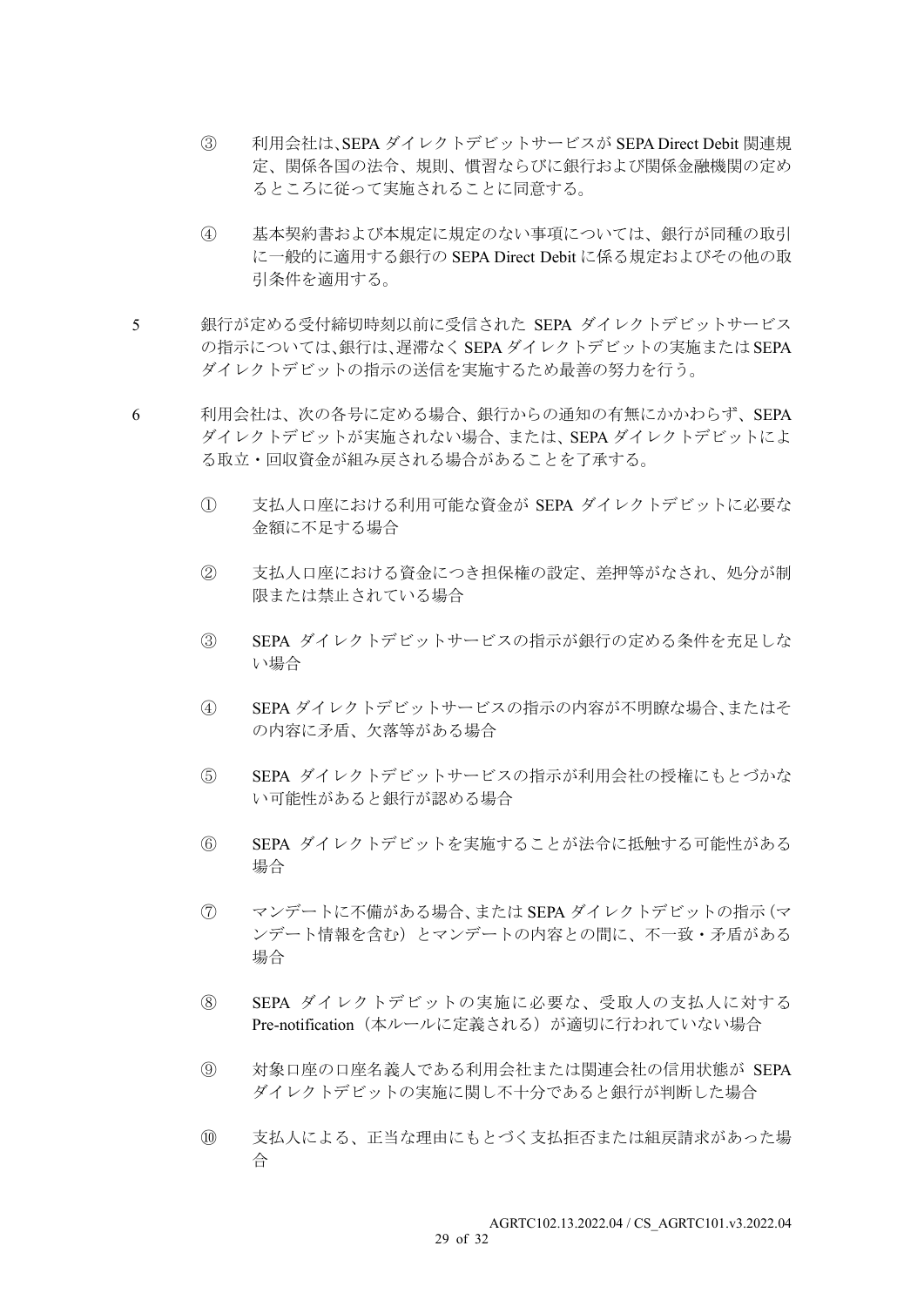- ⑪ SEPA Direct Debit 関連規定の要件が満たされない場合
- ⑫ その他 SEPA ダイレクトデビットの実施を困難または不可能とする事由を 生じた場合
- 7 利用会社は、銀行が SEPA ダイレクトデビットサービスの指示を受領した後は、 かかる指示を取消または訂正する権利を有しない。利用会社が SEPA ダイレクト デビットサービスの指示を行った後に当該指示の取消もしくは訂正または実行さ れた SEPA ダイレクトデビットの組戻を銀行に依頼する場合には、銀行所定の方 法により申し入れるものとする。利用会社は、関係金融機関の関与その他の事由 により、SEPA ダイレクトデビットの組戻が実施できない場合があることおよび関 係金融機関の手数料その他の費用が請求される場合があることを了解する。利用 会社は、SEPA ダイレクトデビットの組戻の手段・方法(経路、関係金融機関との 連絡方法および決済機関 (CSM の選択等) につき銀行に一任する。
- 8 SEPA ダイレクトデビットの組戻にかかる費用(組戻が実際に行われない場合に生 じる費用を含む)は、利用会社の負担とする。利用会社は、SEPA ダイレクトデビ ットの組戻に関し生じる損害(組戻が実際に行われない場合に生じる損害を含む) を銀行に対し補償しなければならない。銀行は、利用会社に生じたかかる損害を 賠償する義務を負わない。また、銀行は、小切手または払戻請求書および通帳を 徴求することなく、かかる費用および損害に相当する金額を対象口座より引落す ことができる。
- 9 銀行は、銀行の企業組織再編が行われたとしても、原則として、SEPA ダイレクト デビットサービスの提供を受ける利用会社に対して、当該サービスの提供を継続 するものとする。但し、銀行が、銀行の企業組織再編により当該利用会社に対し て当該サービスの提供ができなくなる場合、当該利用会社にその旨を直ちに通知 しなければならない。

#### 第 7 条 (Cash Forecasting サービス)

- 1 利用会社が、銀行に対して、Cash Forecasting サービス申込書、Cash Forecasting サービスに関する覚書その他銀行所定の書類を提出した場合、銀行は、利用会社 に対し、当該 Cash Forecasting サービス申込書その他銀行所定の書類により登録さ れた対象口座およびその他の情報を把握・分析するサービス(「Cash Forecasting サ ービス」)を提供する。
- 2 利用会社は、次の各号すべてに該当する場合に、Cash Forecasting サービスの利用 を開始することができる。
	- ① 利用会社が、Cash Forecasting サービスの開始のために必要となる銀行所定 の手続を全て完了した場合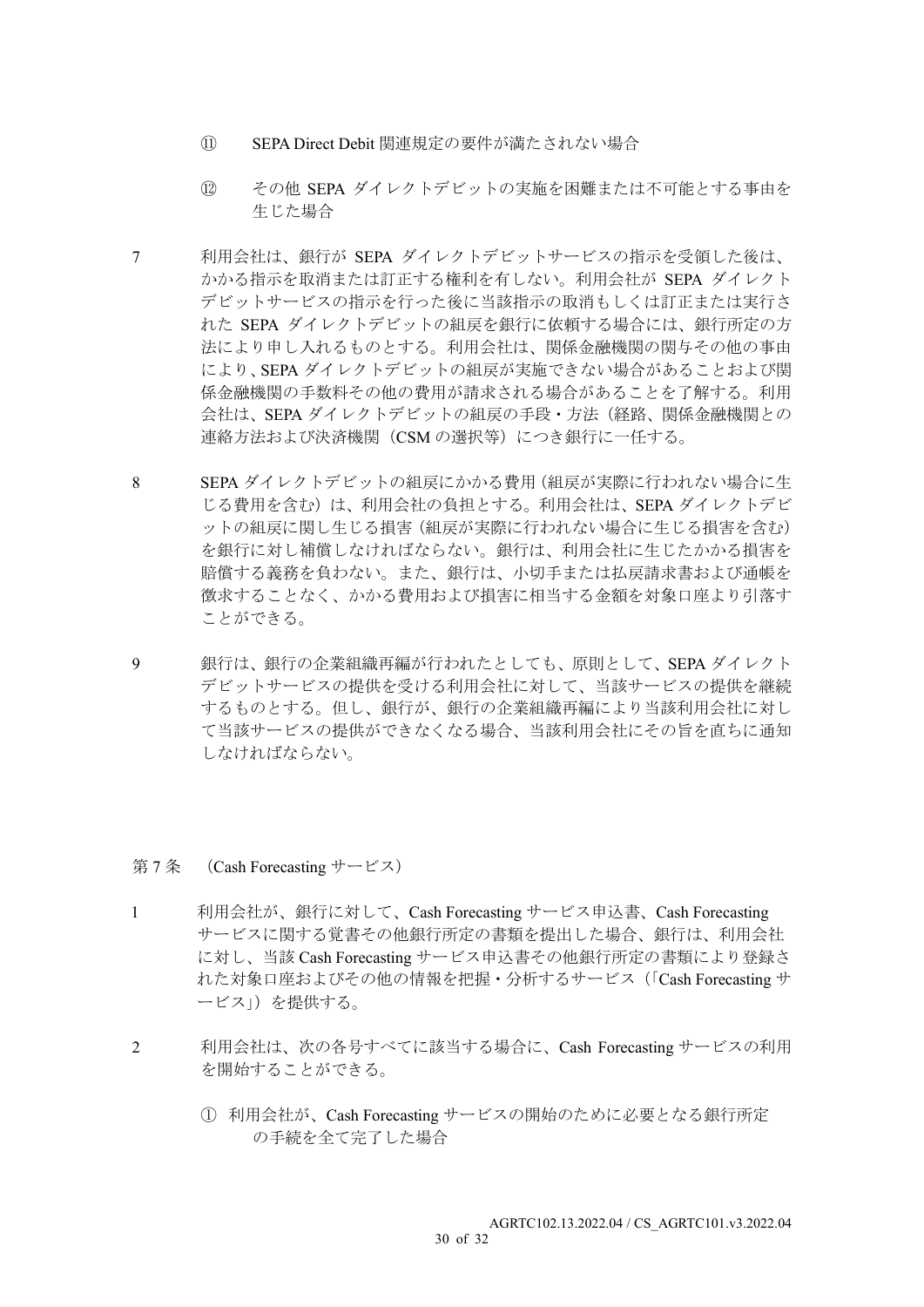- ② 対象口座、取引拠点および関連会社を Cash Forecasting サービスの対象とす ることについて、銀行が承認し、所定の手続きを完了した場合
- 3 利用会社は、次の各号について了解する。
	- ① コンピュータの処理上の制約その他の理由により、銀行が提供する情報の 正確性が影響を受ける場合があること、および提供される情報が必ずしも 情報提供時点における最新の情報ではないこと
	- ② Cash Forecasting サービスで提供される予測はすべて、利用会社がその時々 に応じて銀行に指示、通知した将来の預金、引き落とし、資金移動、その 他取引を単に反映したものであり、銀行が将来にかかわる見通しや予測を 策定するものではないこと
- 4 利用会社は、Cash Forecasting サービスにより提供された情報について疑義を生じ た場合、(関連会社の口座にかかる情報については、当該関連会社を通じ)取引拠 点に対し直接照会を行うものとする。
- 第8条 (ファイル暗号化サービス)
- 1. 利用会社が、銀行に対して、銀行が特定のサービスに関連して提供する公開鍵を 使用して暗号化処理を施したファイルにて当該サービスに関連する指示(「本件指 示」)を行う場合には、銀行は、本件指示を受け付け、復号化処理を行う(「ファ イル暗号化サービス」)。
- 2. 銀行は、本件指示の復号化処理ができない場合、本件指示に関連するサービスを 実施する義務を負わないものとし、万一これによって利用会社に損害が生じた場 合でも、銀行は一切責任を負わない。
- 3. 観行が第 1 項の方法に従って復号化処理を行い、本件指示に関連するサービスを 実施した場合は、暗号化処理を施されたファイルにおける指示および情報に関し て第三者による不正使用その他の事故があっても、銀行は、実施された本件指示 に関連するサービスを有効なものとして取扱うものとし、万一これによって利用 会社に損害が生じた場合でも、銀行は一切責任を負わない。
- 4. 利用会社は、自己の責任において暗号化処理を準備する。銀行は、利用会社によ る暗号化処理の内容を確認する義務を負わず、利用会社による暗号化処理におけ る誤りその他利用会社に起因する事由を原因として利用会社が被った損害につい て一切責任を負わない。
- 5. 利用会社は、自己の責任において暗号化処理に使用する鍵を管理する。
- 6. ファイル暗号化サービスの提供が理由の如何にかかわらず終了した場合、利用会 社は、ファイル暗号化サービスのために銀行から提供された情報については、自 己の責任において破棄しなければならない。